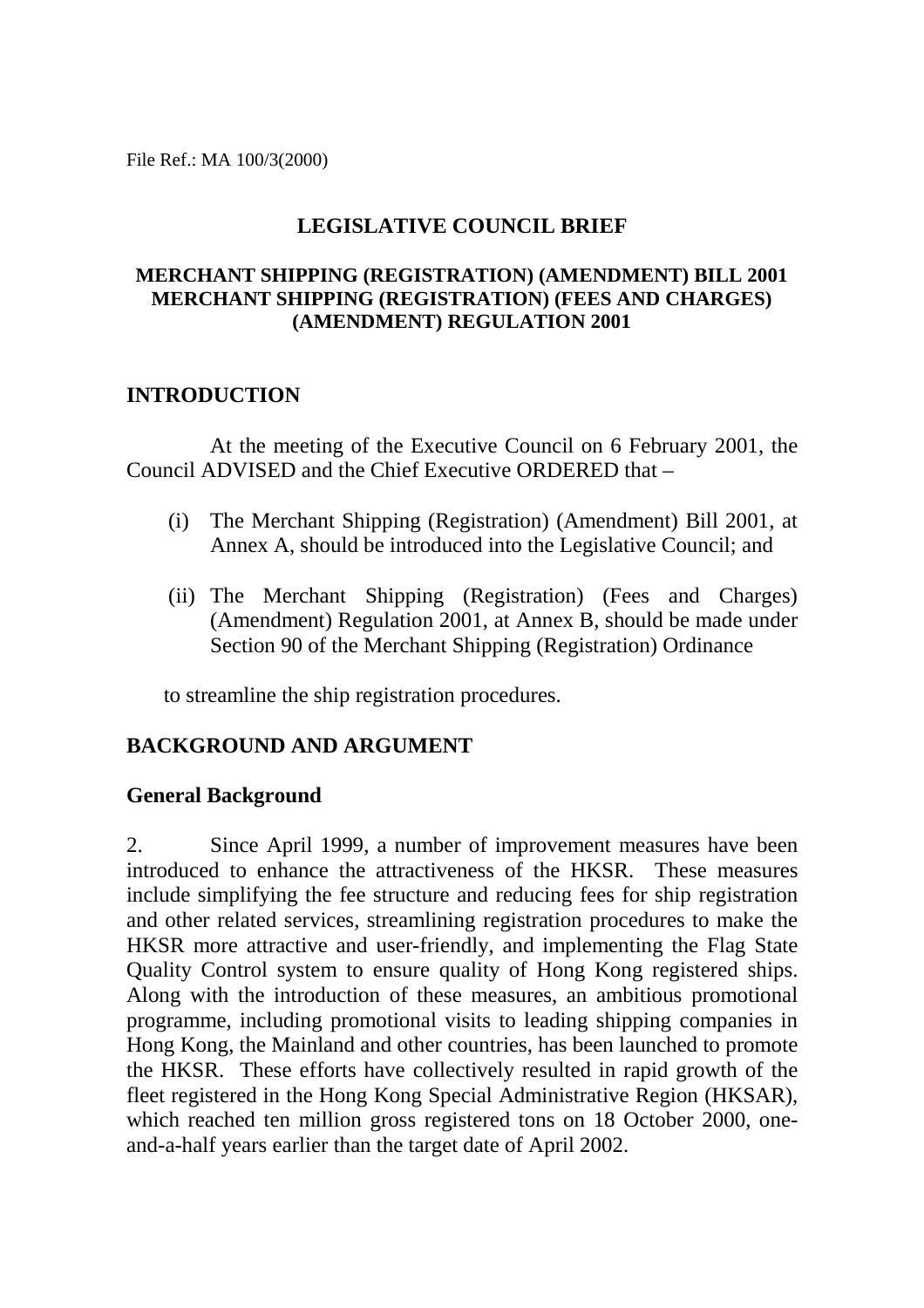# **Requirement for Presentation of Original Title Document**

3. On-going efforts are being taken to further improve registration procedures. The proposals under the Bill form part of these efforts. They seek to remove the requirement for original title document for provisional registration of ships. Such requirements often delay processing of ship registration since delivery of the original title document from the place of sale of ship overseas (Europe and North America in most cases) to Hong Kong can take several days. The ship registration process is thus slowed down, resulting in unnecessary delay to the ship to resume service. To proceed from one port to another, the ship is required to have on board a certificate of registry issued by the HKSAR Government.

4. To overcome the above problem, we propose that a copy instead of the original title document be acceptable for provisional registration. This will require consequential changes to the ship registration process –

- ♦ To prevent commercial fraud, a confirmation by the ship mortgagee that he has seen the original title document and he is aware that a copy instead of the original document will be used for the provisional registration.
- ♦ To reduce the period of provisional registration from three months to one month, after reviewing the usual time lag between initial registration and availability of the original title document.
- ♦ To reduce the annual tonnage charge for ships provisionally registered from 1/4 to 1/12 of the annual tonnage charge in proportion to the reduced period of provisional registration.

# **Other Amendments**

5. The Bill also seeks to streamline the administrative procedures of the HKSR by removing the requirement for retention of the title document by the Registrar upon the registration of a ship. The Bill also adds the term "sub-demise charter" to the Merchant Shipping (Registration) Ordinance (the Ordinance) with a view to bringing relevant provisions in the Ordinance in line with commercial practices of the industry.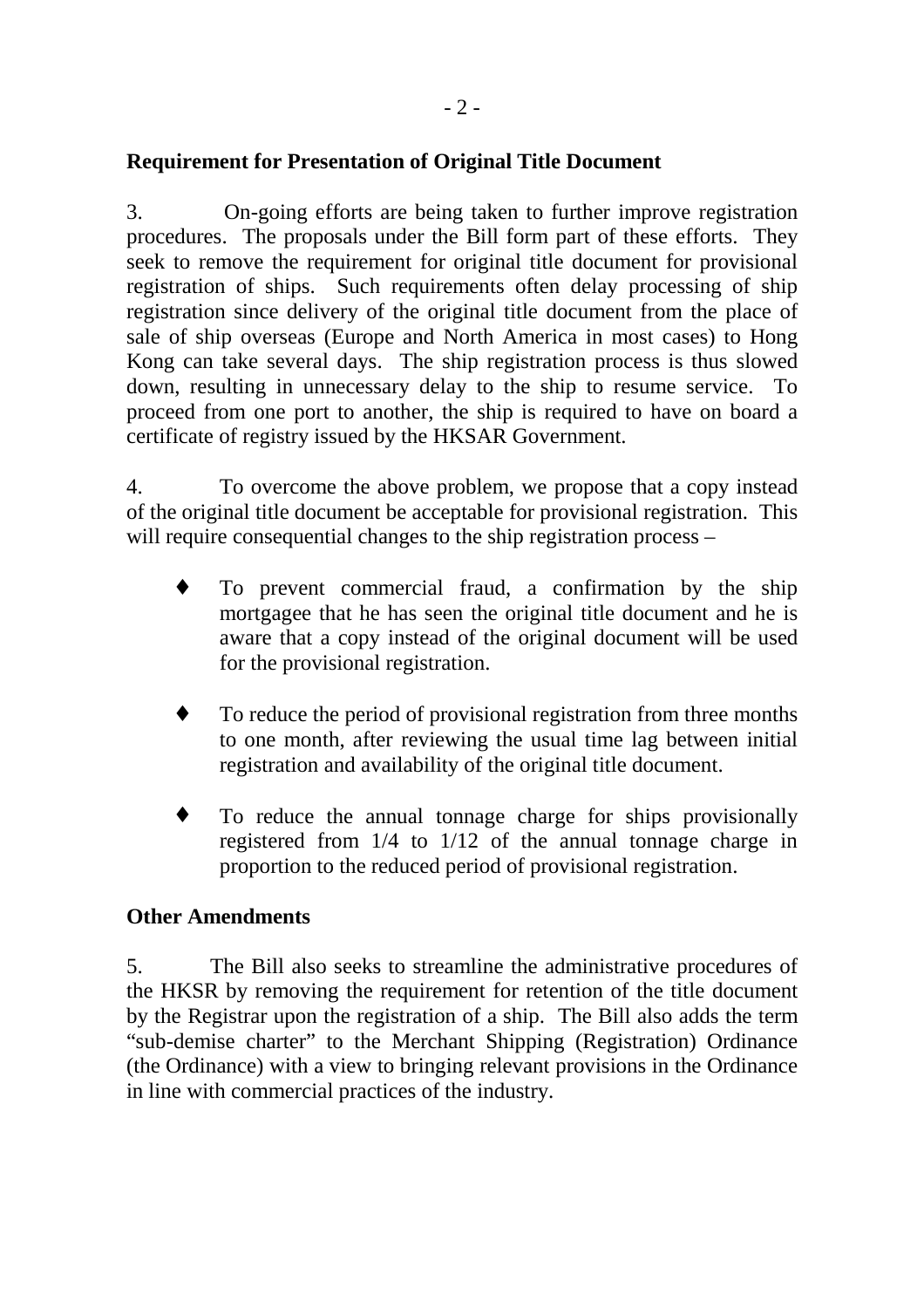# **THE BILL**

- 6. The main provisions of the Bill are
	- (i) **Clauses 2(a) and (4)** amend sections 2 and 19(5)(b)(ii)(B) of the Ordinance respectively to reflect that an owner or a demise charterer may let the ship on time charter or voyage charter and delegate the technical management of the ship to ship management companies specializing in this type of work.
	- (ii) **Clause (3)** amends section  $11(2)(b)(iii)$  to clarify that it is through the sub-demise charter that the rights of the sub-demise charterer are assigned, making a registered ship cease to be registrable.
	- (iii) **Clauses (5) and (8)** repeal the existing requirement under sections 25(e) and 31(e) respectively for retention of documents at the Registrar upon registration of a ship.
	- (iv) **Clause 6** amends section 27 to provide for the acceptance of copy of title document for provisional ship registration.
	- (v) **Clause 7** amends section 29 to reduce the period of provisional registration from three months to one month.
	- (vi) **Clause 9** amends section 44 to require the mortgagee's confirmation of his acknowledgement that a copy instead of original of title document will be used for provisional ship registration.

The existing provisions which are being amended are at Annex C.

# **THE REGULATION**

7. Section 2 of the Regulation amends Part 3 of the Schedule to the Merchant Shipping (Registration) (Fees and Charges) Regulations to reduce the annual tonnage charge for a ship provisionally registered from 1/4 to 1/12 of the annual tonnage charge, in proportion to the change in the provisional registration period. It also removes the provision for the deduction of the amount paid for the provisional registration of a ship from the amount payable for the subsequent full registration of the ship. The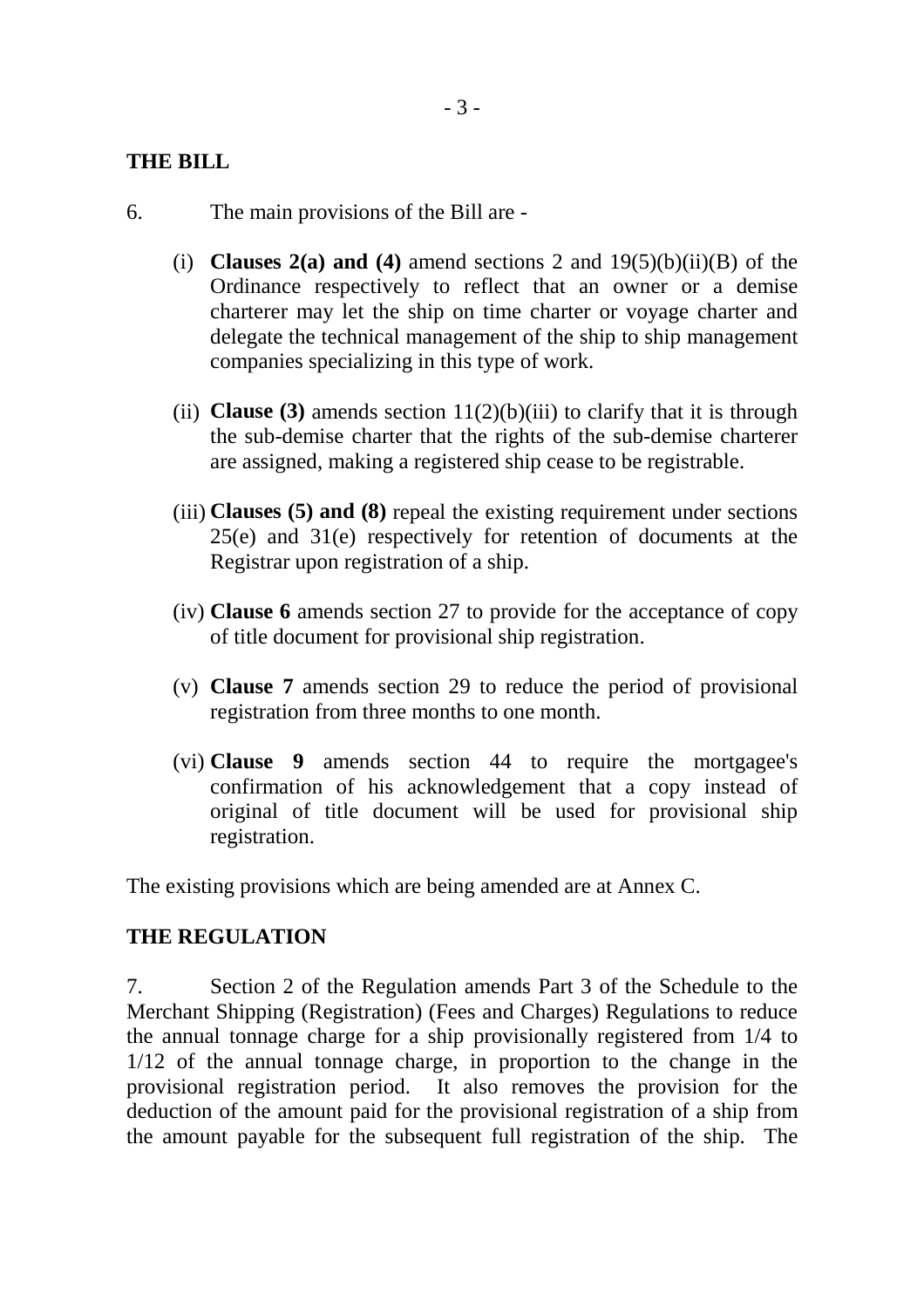amendment brings up-to-date practices currently prevailing. The existing provisions which are being amended are at Annex D.

# **LEGISLATIVE TIMETABLE**

| 8. | The legislative timetable for the Bill will be -                          |                                                 |  |  |
|----|---------------------------------------------------------------------------|-------------------------------------------------|--|--|
|    | Publication in the Gazette                                                | 23 February 2001                                |  |  |
|    | First Reading and commencement of<br><b>Second Reading</b>                | 14 March 2001                                   |  |  |
|    | Resumption of Second Reading debate,<br>committee stage and Third Reading | To be notified                                  |  |  |
| 9. | The legislative timetable for the Regulation will be -                    |                                                 |  |  |
|    | Publication in the Gazette                                                | 23 February 2001                                |  |  |
|    | Tabling at the Legislative Council                                        | 28 February 2001                                |  |  |
|    | Implementation                                                            | To be appointed by<br>Secretary for<br>Economic |  |  |
|    |                                                                           | Services                                        |  |  |

# **BASIC LAW IMPLICATIONS**

10. The Department of Justice advises that the Bill and Regulation are consistent with the Basic Law.

# **HUMAN RIGHTS IMPLICATIONS**

11. The Department of Justice advises that the Bill and Regulation have no human rights implications.

# **BINDING EFFECT**

12. The Bill and Regulation will not affect the current binding effect of the Ordinance.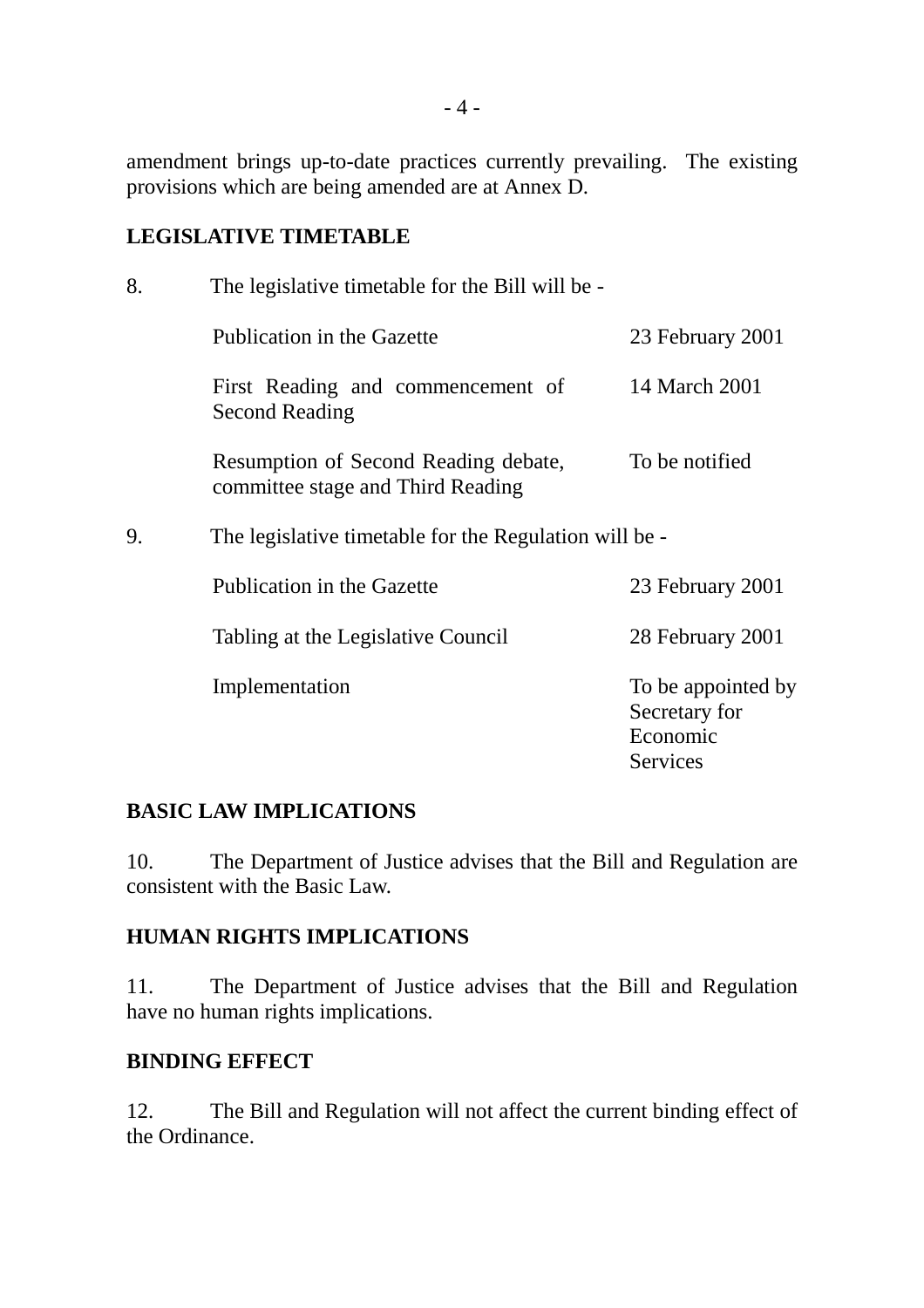# **ECONOMIC IMPLICATIONS**

13. The Bill and Regulation will make the HKSR more user-friendly and attractive to shipowners. This would have positive implications for the shipping industry.

# **FINANCIAL AND STAFFING IMPLICATIONS**

14. The Bill and Regulation will generate additional revenue of about \$400,000 per annum. There are no staffing implications.

# **ENVIRONMENTAL IMPLICATIONS**

15. There are no environmental implications.

# **PUBLIC CONSULTATION**

16. The shipping industry and the Legislative Council Panel on Economic Services have been consulted on the proposals in the Bill and the Regulation. They have indicated support to the proposals.

# **PUBLICITY**

17. A press release will be issued on 8 February 2001. A spokesman will be made available to answer media enquiries and any questions the public may raise.

# **ENQUIRY**

18. Any enquiry on this brief can be addressed to Mr Raymond TANG, Assistant Director of Marine (2852 4408) or Miss Polly CHOY, Assistant Secretary for Economic Services (2537 2842).

Economic Services Bureau 7 February 2001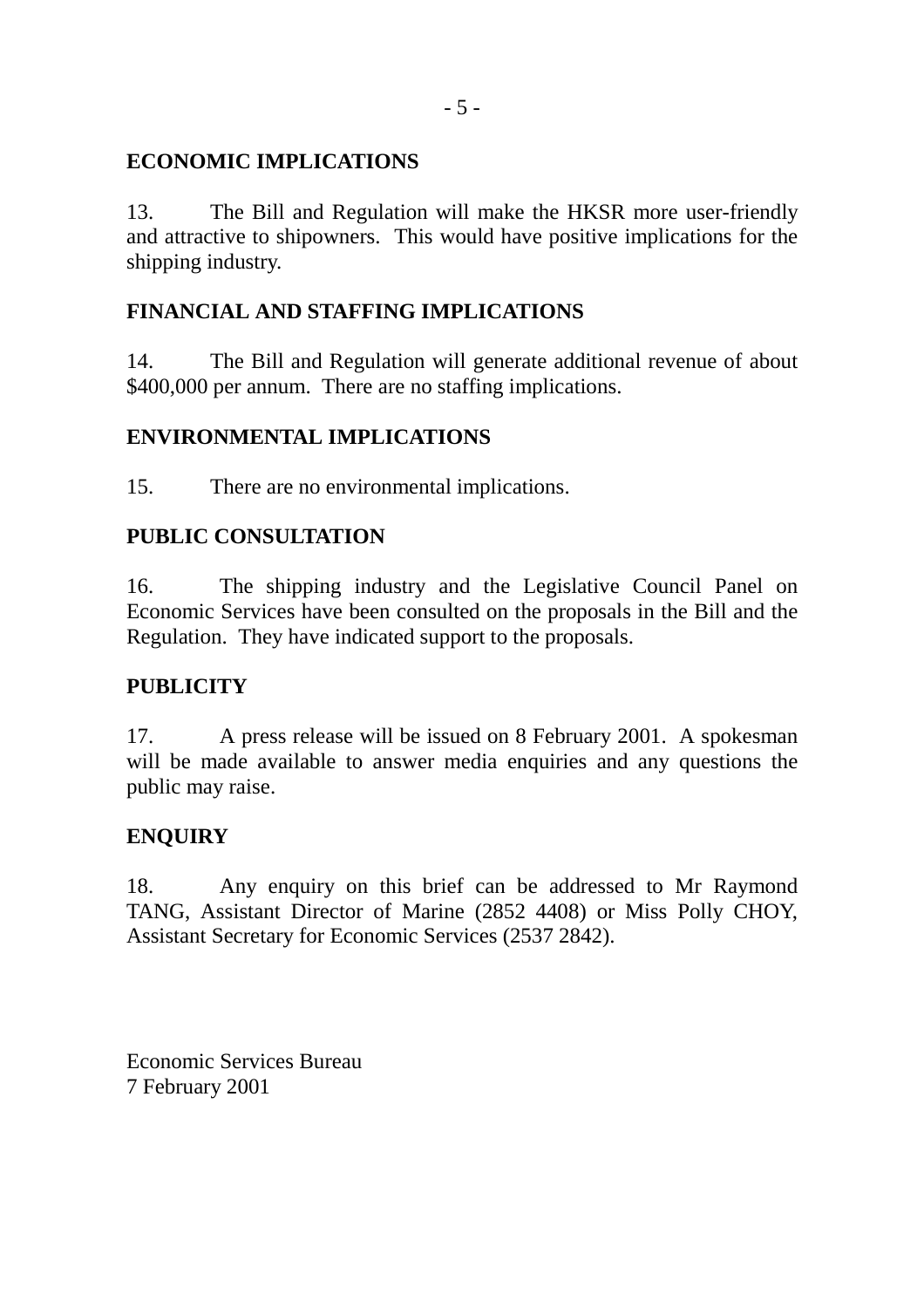# **LEGISLATIVE COUNCIL BRIEF**

# **Merchant Shipping (Registration)(Amendment) Bill 2001 Merchant Shipping (Registration)(Fees and Charges) (Amendment) Regulation 2001**

| <u>Annex</u> | <b>Contents</b>                                                                                                                           |
|--------------|-------------------------------------------------------------------------------------------------------------------------------------------|
| A            | The Merchant Shipping (Registration) (Amendment)<br><b>Bill 2001</b>                                                                      |
| B            | The Merchant Shipping (Registration) (Fees and<br>Charges)(Amendment) Regulation 2001                                                     |
|              | The existing provisions of the Merchant Shipping<br>(Registration) Ordinance (Cap. 415) to be amended                                     |
|              | The existing provisions of the Merchant Shipping<br>(Registration) (Fees and Charges) Regulations (Cap.<br>415 Sub. Leg. A) to be amended |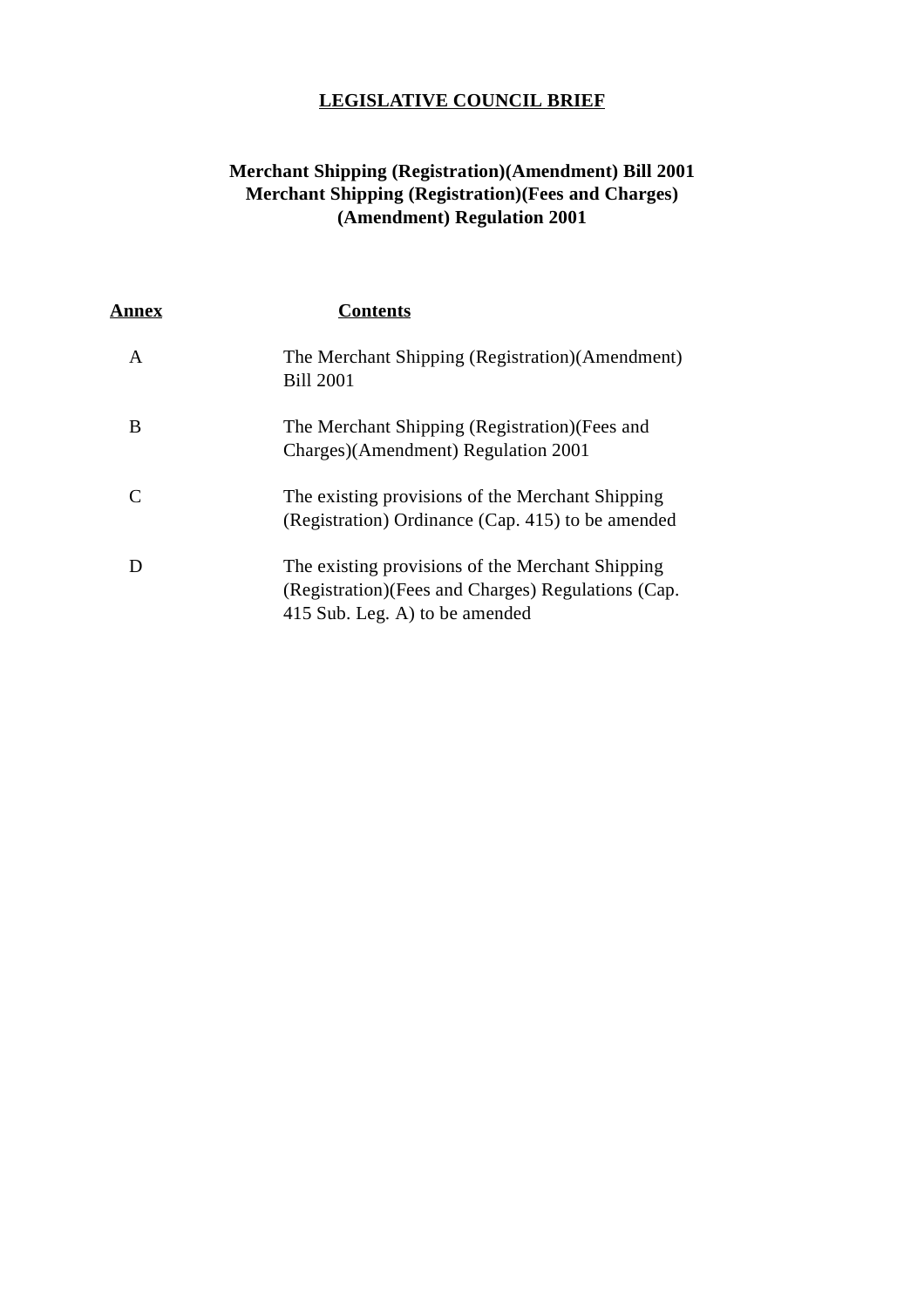# **A BILL**

# **To**

Amend the Merchant Shipping (Registration) Ordinance.

Enacted by the Legislative Council.

# **1. Short title and commencement**

(1) This Ordinance may be cited as the Merchant Shipping (Registration)(Amendment) Ordinance 2001.

(2) This Ordinance shall come into operation on a day to be appointed by the Secretary for Economic Services by notice published in the Gazette.

# **2. Interpretation**

Section 2(1) of the Merchant Shipping (Registration) Ordinance (Cap. 415) is amended -

- (a) in the definition of "demise charter", by repealing "sole";
- (b) by adding -

""sub-demise charter" (再轉管租約) means a sub-charter party by which a ship is sub-chartered or sublet by demise by the demise charterer and under which the sub-demise charterer has the possession of the ship and has control of all matters relating to the navigation and operation of the ship including employment of the master and the crew;".

# **3. Registrable ships**

Section  $11(2)(b)(iii)$  is amended by adding "under a sub-demise charter" after "assigned".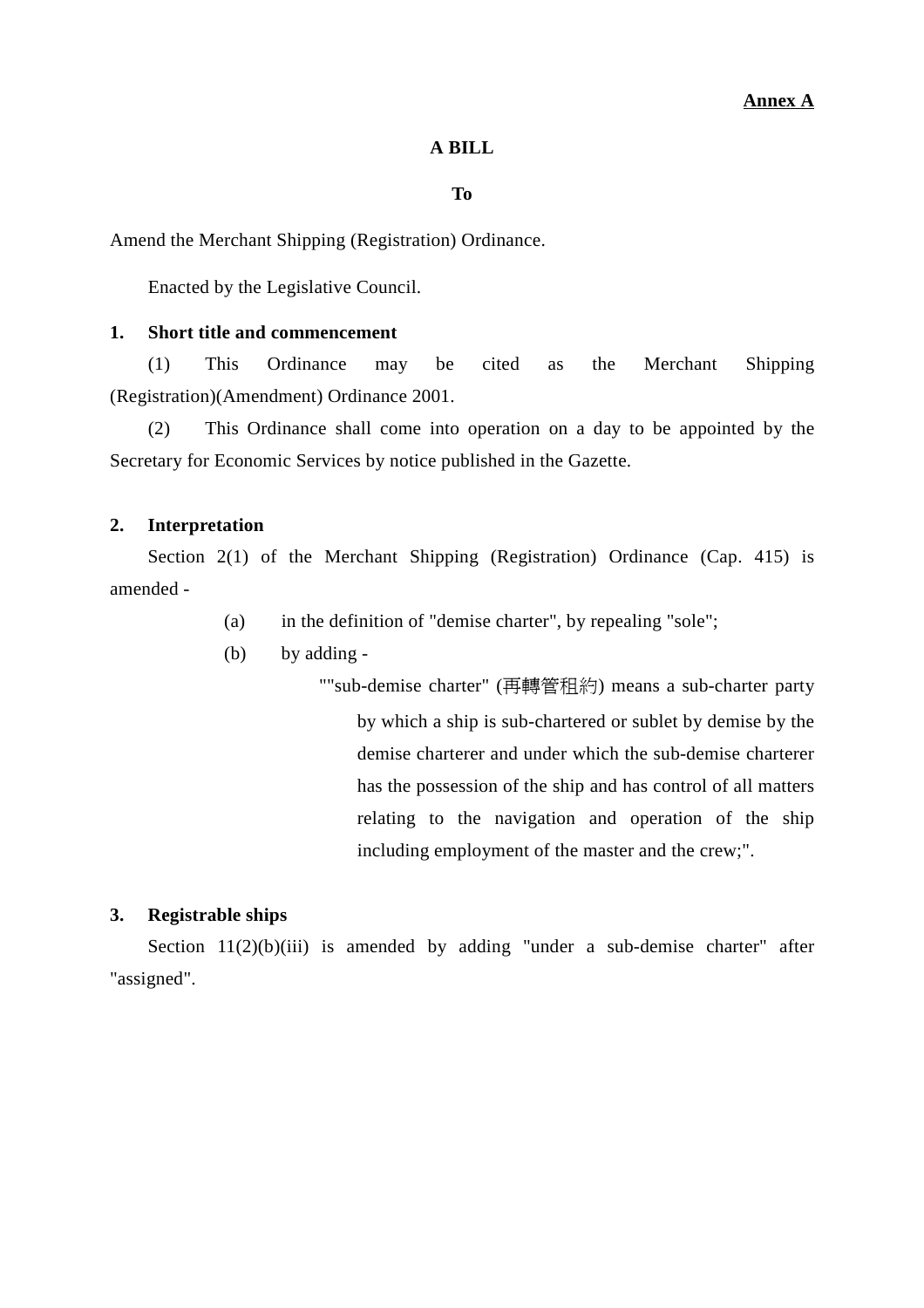# **4. Application for registration**

Section  $19(5)(b)(ii)(B)$  is amended by repealing "sole".

# **5. Retention of documents**

Section 25(e) is repealed.

# **6. Application for provisional registration**

Section 27 is amended -

- (a) in subsection (2), by repealing "The" and substituting "Subject to subsection (2A), the";
- (b) by adding -

"(2A) A copy of the builder's certificate or the bill of sale specified in section  $21(1)(a)(i)$  and  $(3)(a)(i)$  may be produced in substitution for their originals as required under subsection  $(2)(a)$ .".

# **7. Period of provisional registration**

Section 29 is amended by repealing "3 months" wherever it appears and substituting "1 month".

# **8. Retention of documents on provisional**

# **registration**

Section 31(e) is repealed.

# **9. Mortgage of ship**

Section 44 is amended by adding -

"(2A) Where a person produces a copy of a document for provisional registration under section 27(2A), he shall also produce a confirmation by the mortgagee to the Registrar.

(2B) The confirmation mentioned in subsection (2A) shall -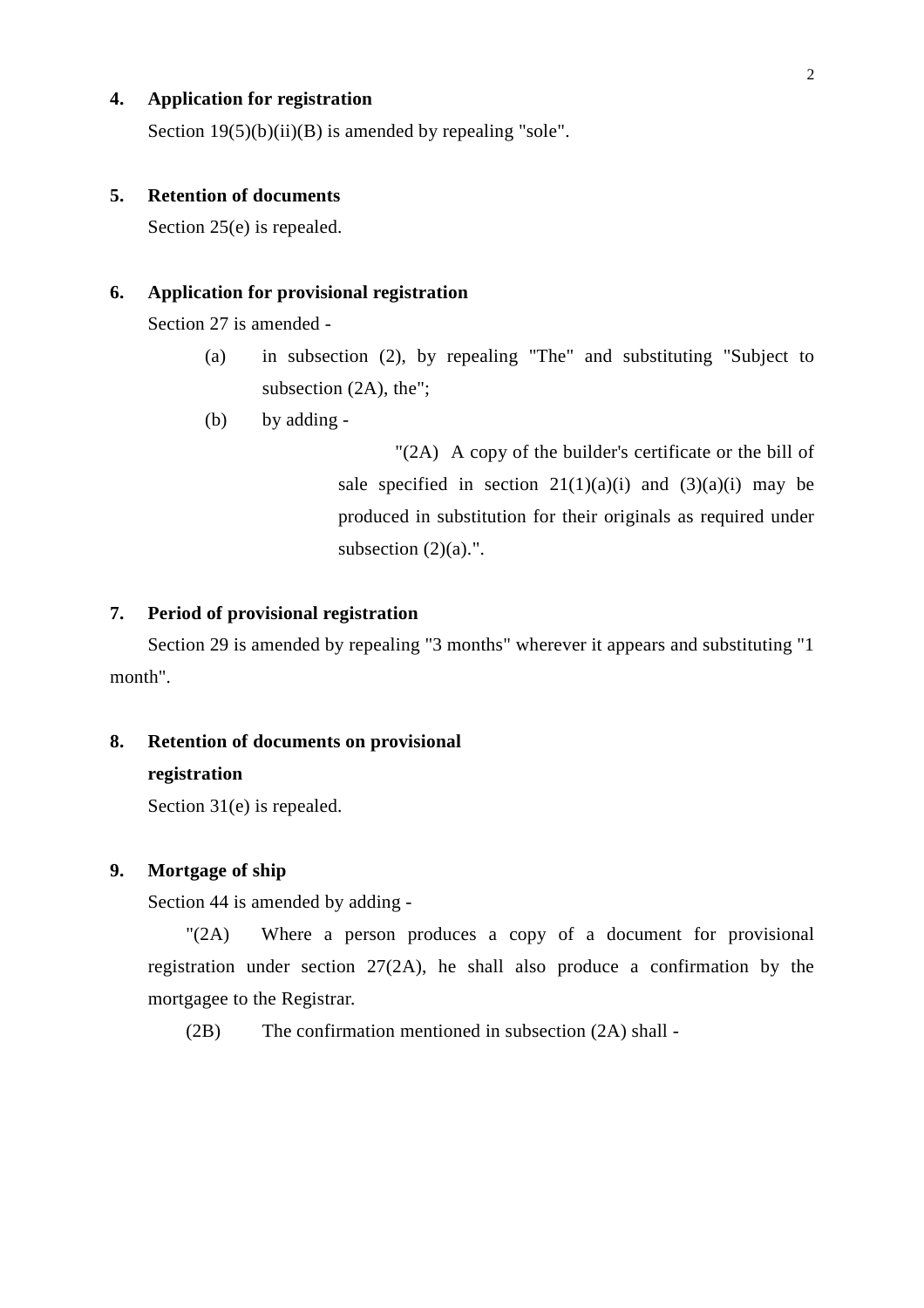- (a) be in specified form;
- (b) set out that the mortgagee
	- (i) has sighted the original document; and
	- (ii) knows that the original document will not be produced to the Registrar at the time of registration.".

# **Explanatory Memorandum**

The objects of this Bill are to -

- (a) add the definition of "sub-demise charter" (clause 2);
- (b) state that a registered ship ceases to be registrable if the rights of the demise charterer under the demise charter are assigned under a sub-demise charter (clause 3);
- (c) provide that a copy of the builder's certificate or the bill of sale may be produced as evidence required to be produced in an application for provisional registration (clause 6);
- (d) reduce the period of provisional registration from 3 months to 1 month (clause 7);
- (e) provide that where a person produces a copy of a document for provisional registration under new section 27(2A), he shall also produce a confirmation by the mortgagee to the effect that the mortgagee has sighted the original document and knows that the original document will not be produced to the Registrar of Ships at the time of registration (clause 9).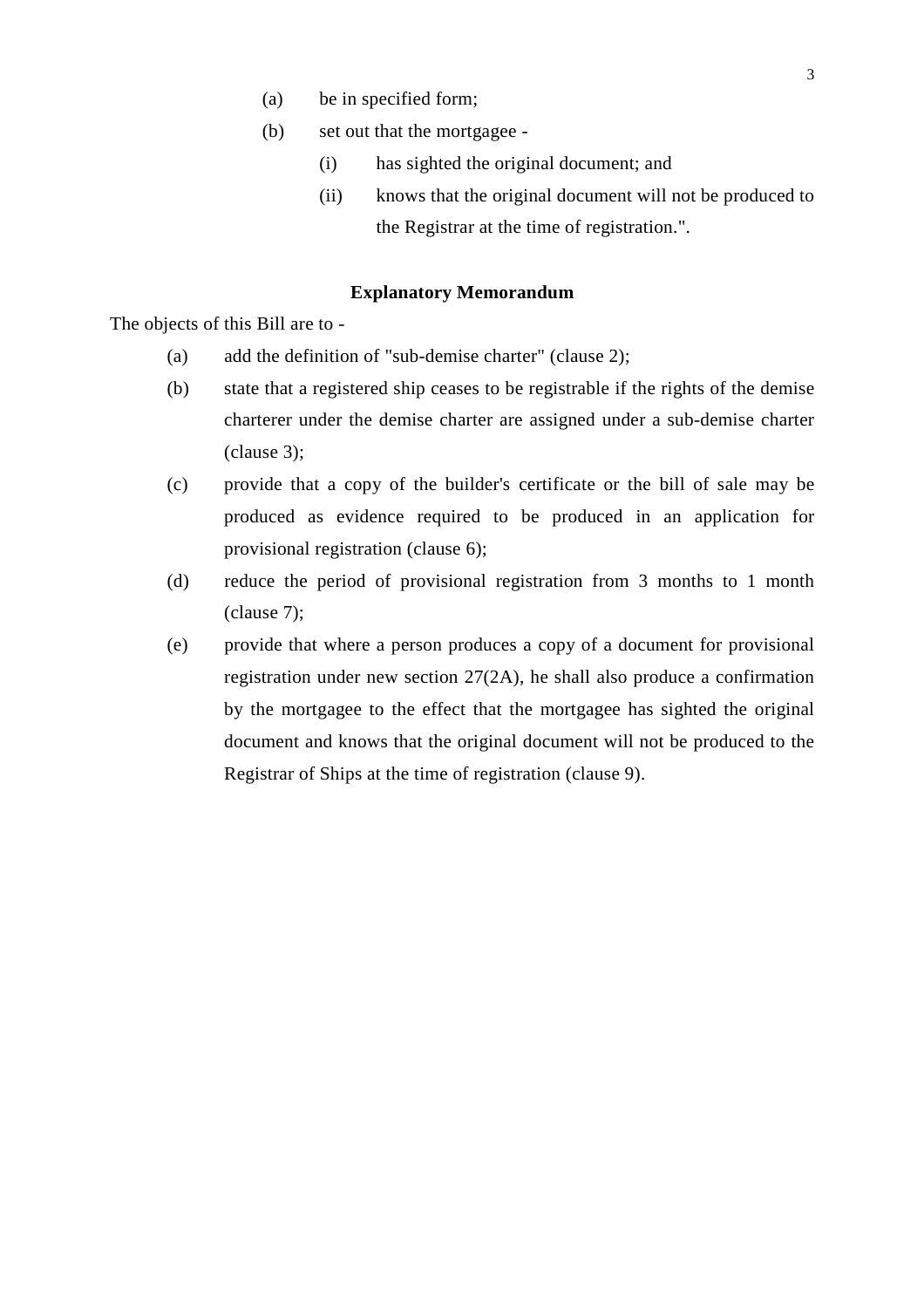# **Annex B**

# **MERCHANT SHIPPING (REGISTRATION)(FEES AND CHARGES)(AMENDMENT) REGULATION 2001**

(Made by the Chief Executive in Council under section 90 of the Merchant Shipping (Registration) Ordinance (Cap. 415))

# **1. Commencement**

This Regulation shall come into operation on a day to be appointed by the Secretary for Economic Services by notice published in the Gazette.

# **2. Schedule amended**

Part 3 of the Schedule to the Merchant Shipping (Registration)(Fees and Charges) Regulations (Cap. 415 sub. leg.) is amended -

- (a) in item 2, by repealing "25%" and "3 months" and substituting "1/12" and "1 month" respectively;
- (b) in item 3, by repealing "less the sum paid under item 2".

Clerk to the Executive Council

# COUNCIL CHAMBER

# 2001

# **Explanatory Note**

This Regulation amends the Merchant Shipping (Registration)(Fees and Charges) Regulations (Cap. 415 sub. leg.) to -

> (a) reduce the percentage of the amount payable in respect of a provisionally registered ship to correspond with the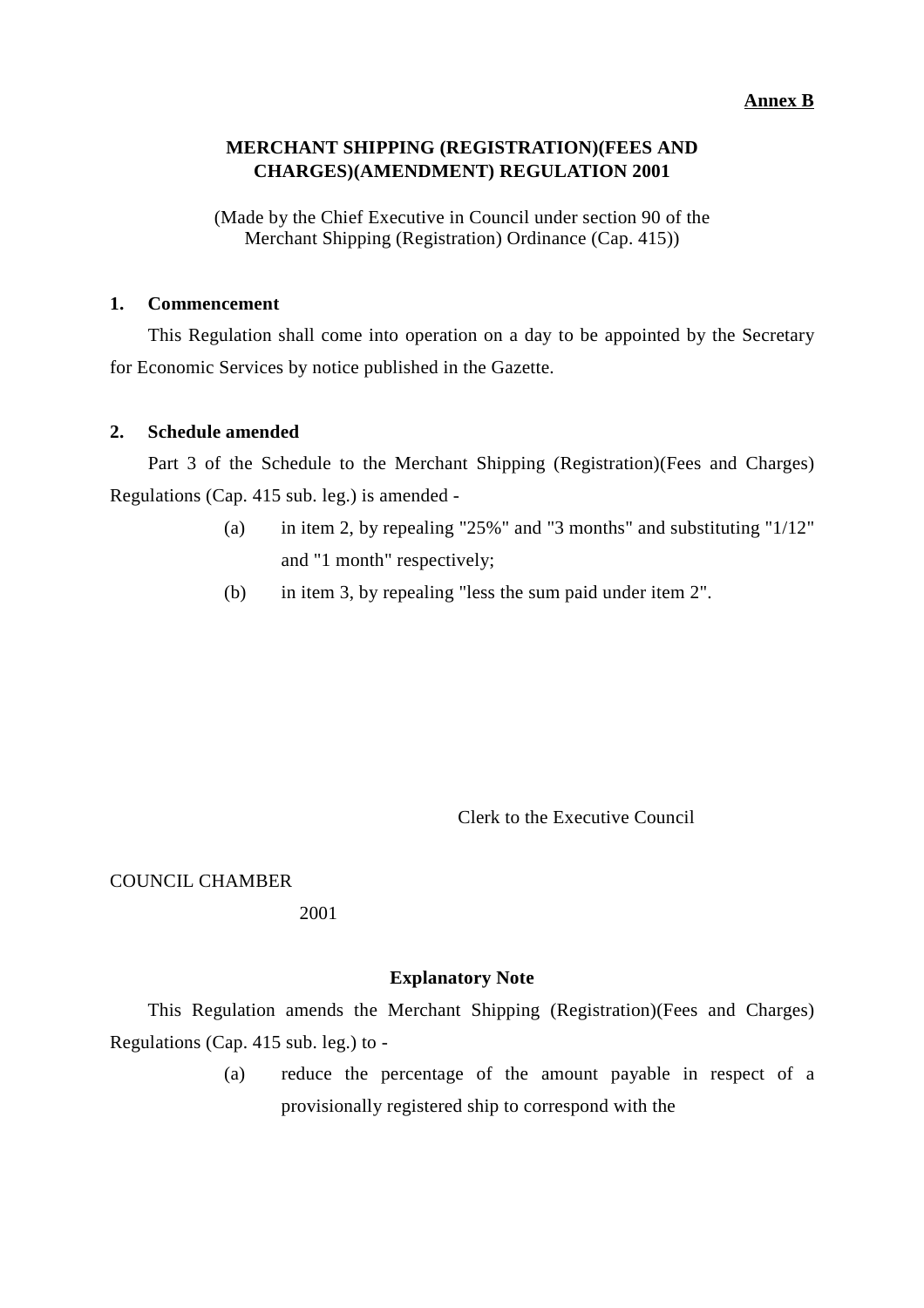amendment made to the period of provisional registration under the principal Ordinance; and

(b) to disallow the deduction of the amount paid in respect of a provisionally registered ship.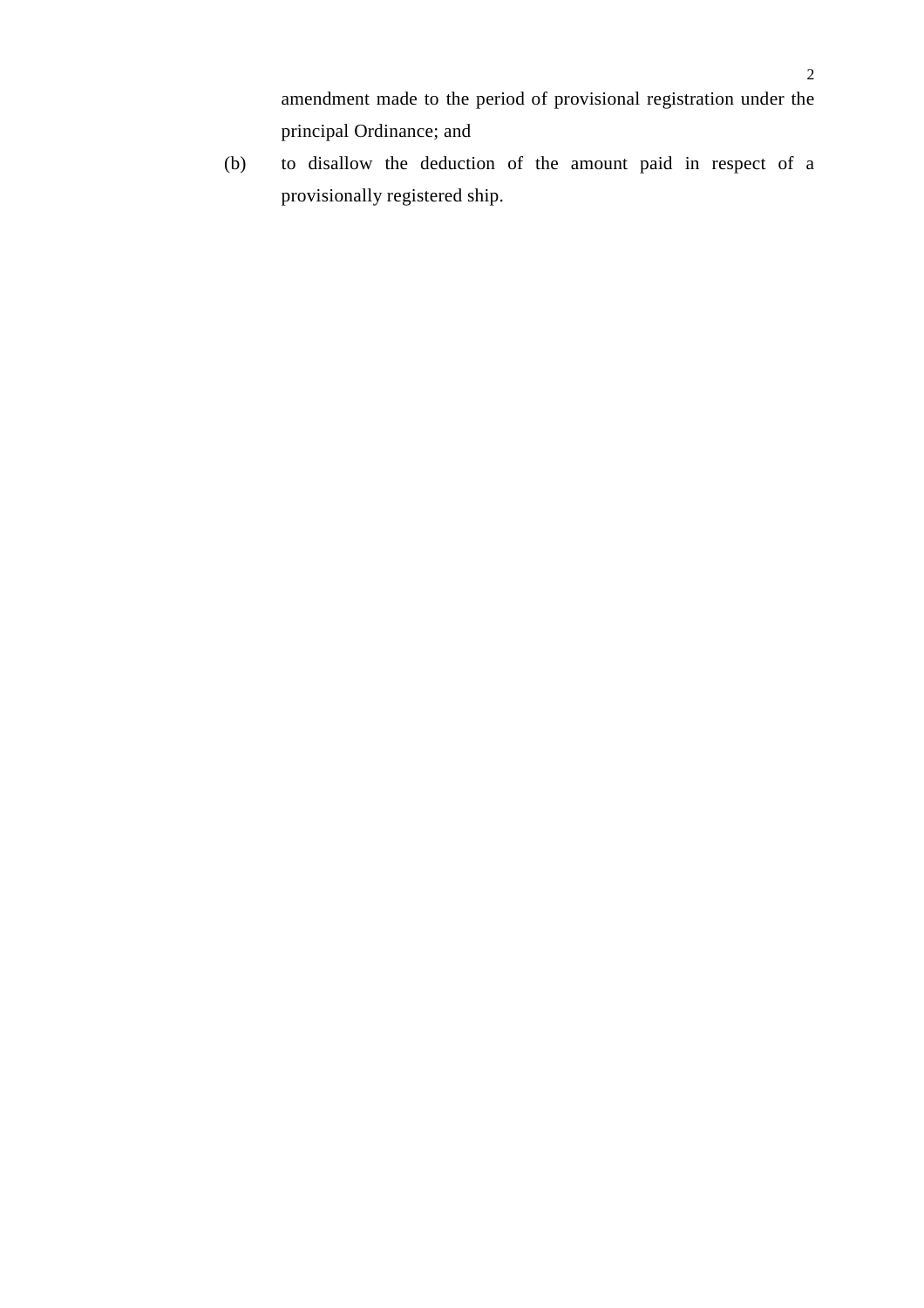|     | 第415 章<br>商船(註冊)條例                                                                                                                                                                                                                                                                                                                                                                       | Annex C<br><b>CAP. 415</b><br><b>Merchant Shipping (Registration)</b>                                                                                                                                                                                                                                                                                                                                                                                                                                                                                                                                                                                                                                                                 |  |
|-----|------------------------------------------------------------------------------------------------------------------------------------------------------------------------------------------------------------------------------------------------------------------------------------------------------------------------------------------------------------------------------------------|---------------------------------------------------------------------------------------------------------------------------------------------------------------------------------------------------------------------------------------------------------------------------------------------------------------------------------------------------------------------------------------------------------------------------------------------------------------------------------------------------------------------------------------------------------------------------------------------------------------------------------------------------------------------------------------------------------------------------------------|--|
|     | 第 415 章                                                                                                                                                                                                                                                                                                                                                                                  | <b>CHAPTER 415</b>                                                                                                                                                                                                                                                                                                                                                                                                                                                                                                                                                                                                                                                                                                                    |  |
|     | 商船(註冊)條例                                                                                                                                                                                                                                                                                                                                                                                 | MERCHANT SHIPPING (REGISTRATION)                                                                                                                                                                                                                                                                                                                                                                                                                                                                                                                                                                                                                                                                                                      |  |
|     | <b>用對船舶在香港註冊及有關事宜作出規定。</b>                                                                                                                                                                                                                                                                                                                                                               | An Ordinance to provide for the registration of ships in Hong Kong and for<br>related matters.                                                                                                                                                                                                                                                                                                                                                                                                                                                                                                                                                                                                                                        |  |
|     | [1990年12月3日] 1990年第366號法律公告                                                                                                                                                                                                                                                                                                                                                              | [3 December 1990] L.N. 366 of 1990                                                                                                                                                                                                                                                                                                                                                                                                                                                                                                                                                                                                                                                                                                    |  |
|     | 第1部                                                                                                                                                                                                                                                                                                                                                                                      | PART I                                                                                                                                                                                                                                                                                                                                                                                                                                                                                                                                                                                                                                                                                                                                |  |
|     | 導言                                                                                                                                                                                                                                                                                                                                                                                       | PRELIMINARY                                                                                                                                                                                                                                                                                                                                                                                                                                                                                                                                                                                                                                                                                                                           |  |
|     | 本條例可引稱為《商船(註冊)條例》•<br>(2) (已失時效而略去)                                                                                                                                                                                                                                                                                                                                                      | <b>Short title</b><br>1.<br>(1) This Ordinance may be cited as the Merchant Shipping (Registration)<br>Ordinance.<br>(2) (Omitted as spent)                                                                                                                                                                                                                                                                                                                                                                                                                                                                                                                                                                                           |  |
|     | Ħä<br>(1) 在本條例中·除文意另有所指外----<br>'外地终止註冊掩明書" (fo <del>reign</del> certificate of deletion) · 就船舶來說 · 指由香港以外地<br>方的有關主管當局發出的證明書或其他文件、證明或說明該船舶在該地方的船舶<br>21两纪珠两内的註两已终止:<br>"代表人" (representative person) 贫船舶來説 · 指常時根據第 68 條就該船舶而委任的<br>- 代表人:<br>"毛效日啊"(commencement date)指總督根據第1(2) 條為本條例指定的實施日期;<br>可非用"tregistrable)就船舶來說·指能根據本條例註冊:<br> 合资格的人" (qualified person) 具有第 11(4) 條給 F該詞的含義; | 2.<br>Interpretation<br>(1) In this Ordinance, unless the context otherwise requires-<br>"authorized surveyor" (特許驗船師) means a surveyor appointed by a Certifying<br>Authority referred to in section 13 for the purposes of the tonnage<br>regulations;<br>"builder's certificate" (建造證明書), in relation to a ship, means a certificate<br>signed by the builder of the ship and containing a true account of-<br>(a) the proper denomination and tonnage of the ship, as estimated<br>by him;<br>$(b)$ the date when and place where the ship was built; and<br>$(c)$ the name of the person on whose account the ship was built;<br>"certificate of deletion" (终止註冊證明書) means a certificate of deletion issued<br>under section 65; |  |
| w v | 建可玻璃板 · 由将操特别行政网政府印稿局局托印刷及程行                                                                                                                                                                                                                                                                                                                                                             | Authorized Loose-leaf Edition, Printed and Published by the Government Printer,<br>Hong Kong Special Administrative Region<br>houe 19                                                                                                                                                                                                                                                                                                                                                                                                                                                                                                                                                                                                 |  |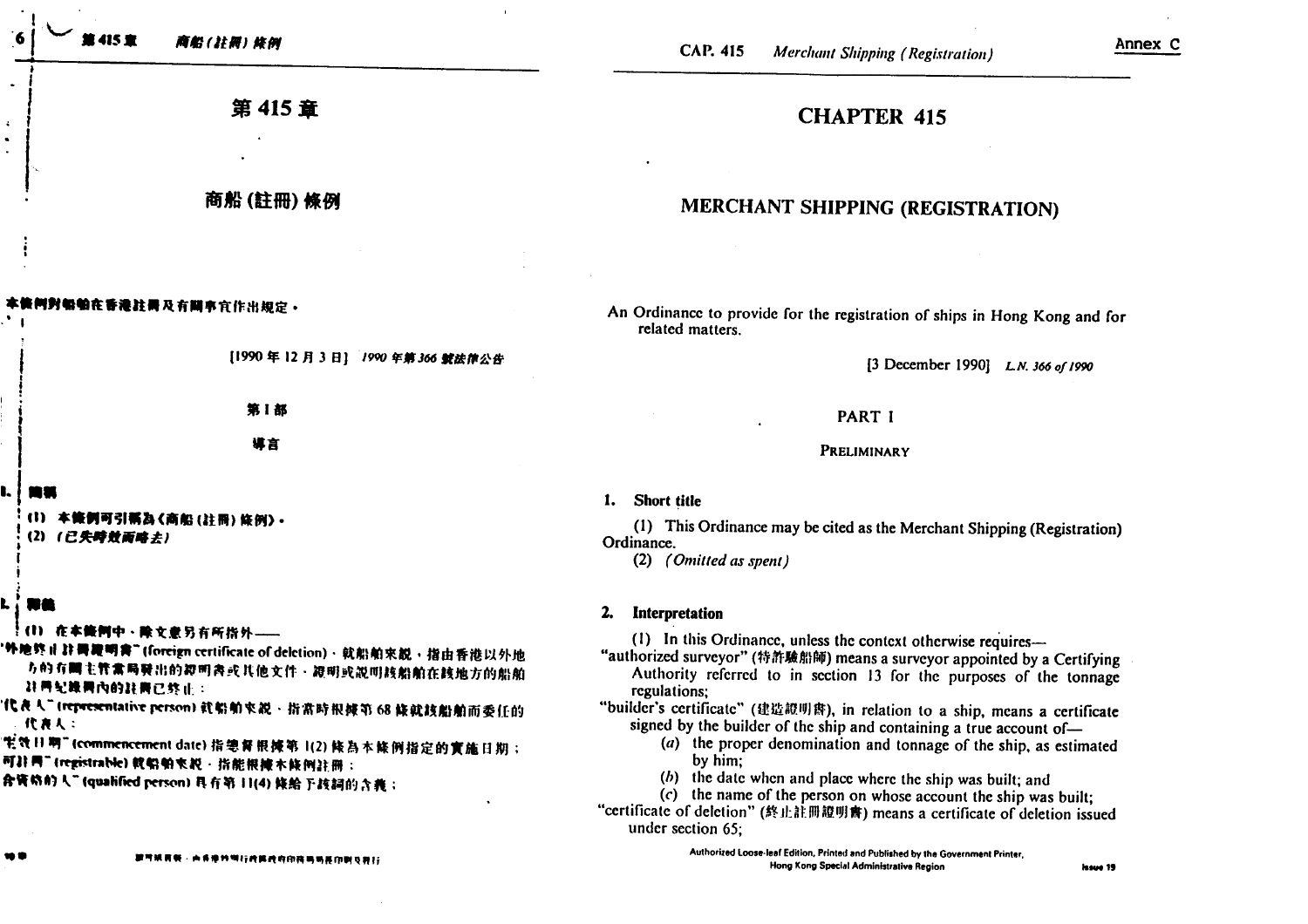### 第415章 商船(註册)修例

 $\mathbf{7}$ 

- "身分證"(identity card) 就任何人來説、指根據《人事登記條例》(第177章) 發給該人 的身分器:
- "指示"(instructions)指處長根據第5條發出的行政指示;
- "政府"(Government)指香港政府:
- "建造證明書"(builder's certificate) 就船舶來説, 指由該船舶的建造商簽署並據實載明
	- 以下各項的證明書 --
		- (a) 該建造商估計該船舶的正確度量衡單位及噸位;
		- (b) 該船舶的建造日期及地點;及
		- (c) 訂造該船舶的人的姓名:
- "送交"(lodged)指按照本條例交付註冊官並由註冊官接受;
- "特許转船師"(authorized surveyor)指第13條所指的核准當局為執行噸位規例而委任 的腌奶師:
- "终止註冊證明書" (certificate of deletion) 指根據第65 條發給的終止註冊證明書;
- "铝束"(owner)就註冊船航或臨時註冊船舶來說、指根據本條例註冊為船東的人;
- "船長"(master)包括每個當時指揮或掌管船舶的人、但領港員除外;
- "船舶"(ship) 指(除第3條另有規定外)各類並非靠難力推進而能在水上航行的船隻, 包括任何船舶、船艇或航行器、以及完全或部分用於在水上航行的氣墊船或相類 他的航行器:
- "處長"(Director)指海事處處長;
- "註冊"(registered) 就船舶來說·指根據本條例註冊;
- "註冊官"(the Registrar) 指根據第 4(1) 條委任為船舶註冊官的任何人;凡該詞是與處 長當時依據第4(3)條行使的權力或執行的職能連用、則包括指處長;
- "註冊紀錄冊"(register)指根據第7條備存的船舶註冊紀錄冊;
- "註冊範明書"(certificate of registry) 指根據第 24、77 或 98 條發給的註冊證明書及根 掩第35 或83 條發給的新註冊證明書;
- "慄紀證明書或聲明書" (certificate or declaration of marking) 就船舶來說, 指 -----
	- (a) 由特許驗船師簽署的證明書;或
	- (b) 由核船舶的一名或超過一名船東或該船舶的轉管租約承租人在香港所作 的聲明書、
	- 用以提明或弊明故船舶的名稱及其船籍港已按註冊官的指令予以標記; (山 1995年第586 號法律公告体訂)
- "嘀位规例"(tonnage regulations) 指根據第 13 條訂立的關於船舶噸位的規例;
- "臨時註冊" (provisionally registered) 就船舶來説, 指根據第28 條臨時註冊;
- "certificate of provisional registry" (臨時註冊證明書) means a certificate of provisional registry granted under section 30 and a new certificate of provisional registry granted under section 35:
- "certificate of registry" (註冊證明書) means a certificate of registry granted under section 24, 77 or 98 and a new certificate of registry granted under section  $35$  or  $83$ :
- "certificate of survey" (驗船證明書) means a certificate granted by an authorized surveyor under section 14:
- "certificate or declaration of marking" (標記證明書或聲明書), in relation to a ship, means-
	- ( $a$ ) a certificate signed by an authorized surveyor; or
	- (b) a declaration made in Hong Kong by one or more of the owners or by the demise charterer of the ship,
	- certifying or declaring, as the case may be, that the ship's name and port of registry have been marked as directed by the Registrar:
- "commencement date" (生效日期) means the date appointed by the Governor under section 1(2) for the coming into operation of this Ordinance;
- "demise charter" (轉管租約) means a charter party by which a ship is chartered or let by demise and under which the demise charterer has the possession of the ship and has sole control of all matters relating to the navigation and operation of the ship including employment of the master and crew;
- "demise charterer" (轉管租約承租人) means the charterer of a ship under a demise charter, and in relation to a registered or provisionally registered ship means a person registered as demise charterer under this Ordinance;
- "Director" (處長) means the Director of Marine;
- "foreign certificate of deletion" (外地终止註冊證明書), in relation to a ship, means a certificate or other document issued by the relevant authority of a place outside Hong Kong and certifying or stating, as the case may be, to the effect that the ship has been deleted from the register of ships in that place;
- "Government" (政府) means the Government of Hong Kong;
- "identity card" (身分證), in relation to any person, means an identity card issued to that person under the Registration of Persons Ordinance (Cap. 177);
- "instructions" (指示) means administrative instructions issued by the Director under section 5;
- "lodged" (送交) means delivered to and accepted by the Registrar in accordance with this Ordinance:
- "master" (船長) includes every person (except a pilot) having command or charge of any ship;
- "owner" (船東), in relation to a registered or provisionally registered ship, means a person registered as owner under this Ordinance;
- "provisionally registered" (臨時註冊), in relation to a ship, means provisionally registered under section 28;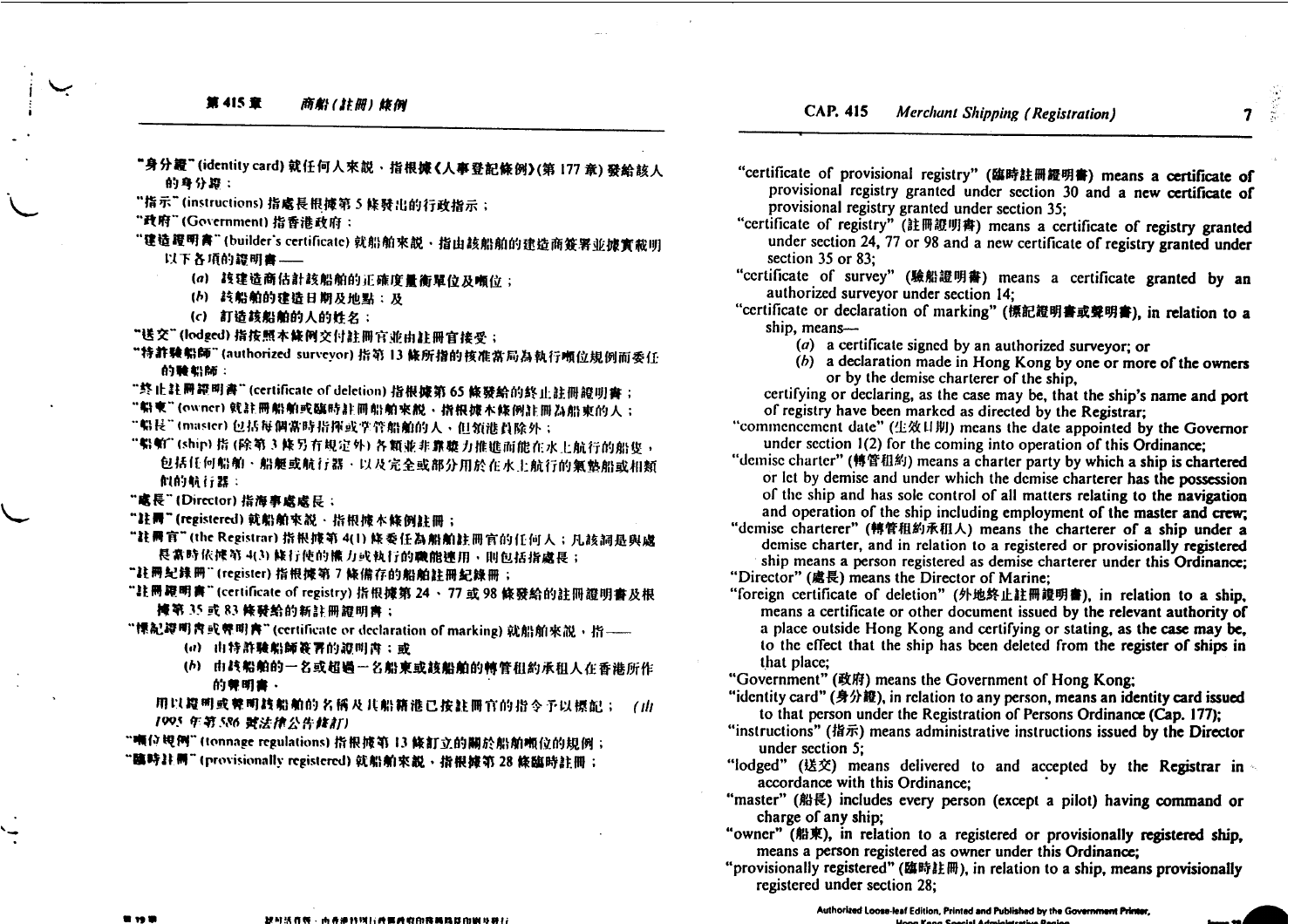第415章 商船(挂腰) 旋例

**CAP. 415 Merchant Shipping (Registration)** 

第IV部

船舶的註冊

### 可註冊的船舶及檀益

### 11. 可注册的船舶

- (1) 除本條例另有規定外·船舶如符合以下規定及有代表人,即可註冊––– (a) 线船舶的遇半敏能益由一名或超過一名合资格的人擁有;或
	- (h) 线船舶由一個身為合資格的人的法人團體在轉管租約下經營(不論該船
	- 帕的通半軟擦益是否由…名或超過一名合資格的人擁有)。
- (2) 註冊船舶和有以下情形、即不再是可註冊的船舶 ---
	- .(a) 共船舶是憑藉第(IXa)款予以註冊、但其過半載權益不再由一名或超過 一名合资格的人拥有:
	- (b) 转船舶是憑藉第(1)(b) 软子以註冊、但-----
		- (i) 不論是由於轉管租約的終止、或是由於其他原因、該船舶已不再由 一個身為合資格的人的法人團體在轉管租約下經營;
		- (ii) 該船舶或其份額或部分已經移轉或傳轉;或 (由1995年第68號 第2 续炸打)
		- (iii) 在线轉管租約下轉管租約承租人享有的權利已經轉讓;
	- (c) 該船舶在戰爭或敵對行動中被奪取、以致其船東或轉管租約承租人對該 船舶的经营失去控制:
	- (d) 线船舶已被摧毁、確實已完全消失、或被推定已完全消失,以致不能再 用作帧行:
	- (c) 鼓船舶在註冊時仍然是一艘在香港以外地方註冊的船舶;
	- (7) 转船舶其传在香港以外地方註冊:或
	- (g) 战船舶的代表人的委任终止。

(3) 在本條來說·該船舶為註冊而分成的船舶財產權份額或部分,如其超過半數 的法定所有糟蹋於一人或超過一人(聯合計算),則該人或該等人即視作擁有該船舶的 ●丰顿维益: 而為這目的·與一名並非合資格的人聯名擁有的份額或部分, 將不計在 山 -

## **PART IV**

### **REGISTRATION OF SHIPS**

### Registrable ships and interests

# 11. Registrable ships

- (1) Subject to this Ordinance, a ship is registrable if-
	- (a) a majority interest in the ship is owned by one or more qualified persons: or
	- $(b)$  the ship is operated under a demise charter by a body corporate being a qualified person (whether or not a majority interest in the ship is owned by one or more qualified persons).
- and a representative person is appointed in relation to the ship.
	- $(2)$  A registered ship ceases to be registrable if—
		- (a) being a ship registered by virtue of subsection  $(1)(a)$ , a majority interest in the ship ceases to be owned by one or more qualified persons:
		- (b) being a ship registered by virtue of subsection  $(1)(b)$ 
			- (i) the ship ceases to be operated under a demise charter by a body corporate being a qualified person (whether by reason of the termination of the demise charter or otherwise):
			- (ii) the ship or any share in or part of the ship is transferred or transmitted: or
			- (iii) the rights of the demise charterer under the demise charter arc assigned;
		- (c) the ship is taken in war or hostilities, as a result of which the owner or demise charterer has lost control over the operation of the ship;
		- $(d)$  the ship is broken up, or is an actual or constructive total loss such that it is no longer capable of being used in navigation;
		- (e) the ship at the time of registration remains registered in a place outside Hong Kong;
		- $(f)$  the ship subsequently becomes registered in a place outside Hong Kong; or
		- $(g)$  a representative person ceases to be appointed in relation to the ship.

(3) For the purposes of this section, one or more persons shall be treated as owning a majority interest in a ship if there is vested in that person or in those persons, taken together, the legal title to more than one half of the shares or parts into which the property in the ship is divided for the purposes of registration, there being left out of account for this purpose any share or part which is jointly owned by a person other than a qualified person.

÷

把开采有底,而将渔转倒行鹿属鹿取的医鸡鸡昆印射龙野行

Authorized Loose-leaf Edition, Printed and Published by the Government Printer. **Hong Kong Spacial Administrative Regi** 

 $\sim$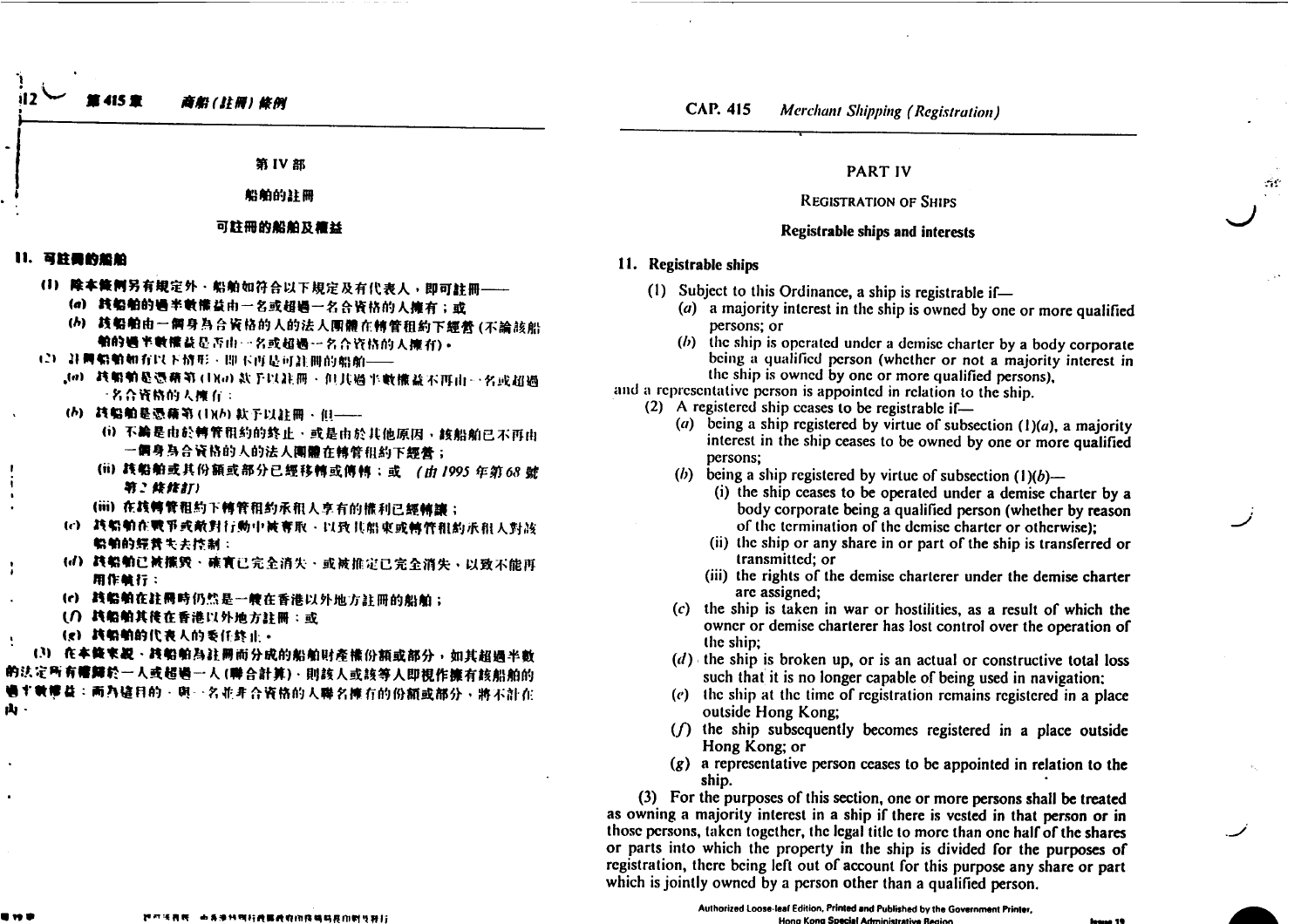(c) 如由並無法團印章的法人團體授權,該書面證明須經看來是由該法團根 **搏第84 條授權以代表該法團作出聲明的人簽署及加印。** 

(4) 由並無法團印章的法人團體所授權的人提出的申請、須包括一份由該人所作 的翼明書、翼明該法人團體並無法開印章。

(5) 申請須按指明的格式作出、除在需要時須包括第(4)款所指的聲明書外、並 須包括---

- (a) 就該船舶而委任的代表人的接受委任書;
- (6) 如是擬憑藉第 11(1)(6) 條子以註冊的船舶 ---
	- (i) 其船東同意該船舶在香港註冊的同意書;及
	- (ii) 其船東及轉管租約承租人的聯同聲明書、聲明----
		- (A) 該轉管租約承租人是一名合資格的人;
		- (B) 該轉管租約承租人在轉管租約下管有該船舶、並有全權控制一 切與該船舶的航行及經營有關的事宜、包括船長及船員的僱  $III : N$
		- (C) 該船舶在香港註冊期間不會在其他地方再註冊。
- (6) 申請須連同根據第20(1)或(2)條所作的雙明書一併提交。

## 20. 船東及轉管租約承租人親自作出或由他人 代表作出的登明書

(1) 除非某人或根據第84條獲授權代表法人團體作出聲明的人,已按指明格式 作出及簽署載有以下各項的擁有香港註冊船舶權利輕明齊、否則該人無權註冊成為擬 憑藉第11(1)ka) 條予以註冊的船舶的船東、或該船舶的份額或部分的擁有人----

- (a) 就法人團體來說·須說明該聲明人是獲授權代表該法人團體作出該聲  $m$  :
- (6) 就看來是合資格的人的個別人士來說、須說明他持有有效身分證、並通 常居於香港:

 $(c)$  if authorized by a body corporate not possessing a common seal, under the hand and seal of a person purporting to be authorized by the body corporate to make declarations on its behalf under section 84.

(4) An application made by a person authorized by a body corporate not possessing a common seal shall include a declaration by that person that the body concerned does not possess a common seal.

 $(5)$  An application shall be in the specified form and shall include, in addition to the declaration referred to in subsection (4) (if required)—

- $(a)$  the consent, in writing, of the representative person appointed in relation to the ship, to his appointment;
- (b) in the case of a ship which is to be registered by virtue of section  $11(1)(b)$ --
	- (i) the consent, in writing, of the owner to the ship's registration in Hong Kong; and
	- (ii) a declaration by both the owner and demise charterer-(A) that the demise charterer is a qualified person;
		- (B) that the demise charterer will under the demise charter
			- have possession of the ship and sole control of all matters relating to the navigation and operation of the ship including employment of the master and crew; and
		- (C) that the ship will not be registered elsewhere for so long as it is registered in Hong Kong.

(6) An application shall be accompanied by declarations made under section  $20(1)$  or  $(2)$ , as the case may be.

### 20. Declarations by and on behalf of owners and demise charterers

(1) A person shall not be entitled to be registered as an owner of a ship which is to be registered by virtue of section  $H(1)(a)$ , or of a share in or part of such a ship until he, or in the case of a body corporate the person authorized under section 84 to make declarations on behalf of the body corporate, has made and signed a declaration of entitlement to own a ship registered in Hong Kong, in the specified form, which shall include the following-

- (a) in the case of a body corporate, a statement that the declarant is authorized to make the declaration on behalf of the body corporate;
- $(b)$  in the case of an individual purporting to be a qualified person, a statement that he holds a valid identity card and is ordinarily resident in Hong Kong;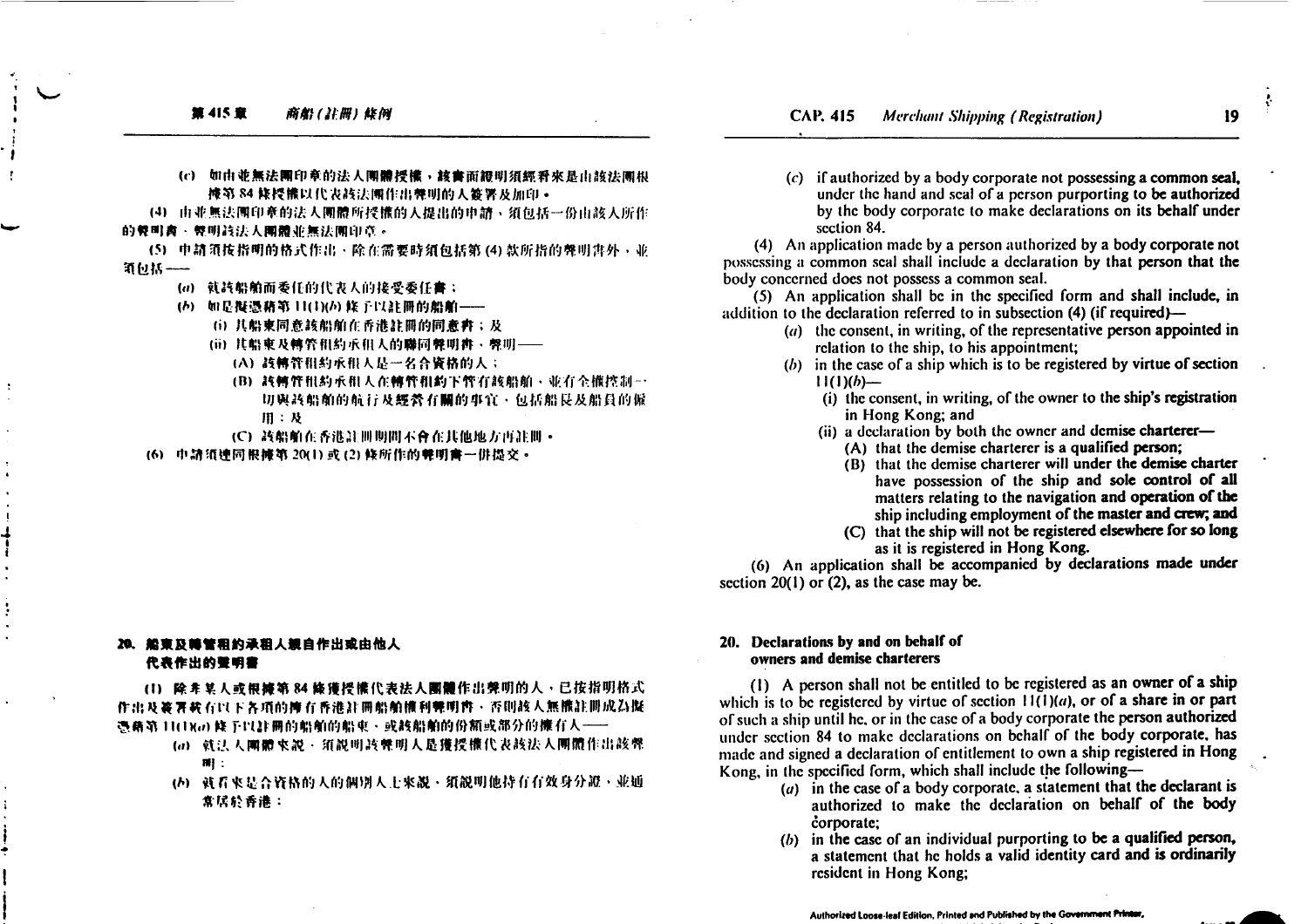### 415 童 商船(註冊) 烧例

### **Merchant Shipping (Registration) CAP. 415**

- (d) 第 20(1) 或 (2) 倏规定作出的弊明善:
- (c) 建造罐明書、發給船東的賣據、或將該船舶的法定所有權歸於船東的法 12台包
- (f) 不論是否依據第58條而交付註冊官的外地終止註冊證明書;
- (g) 宣告沒收船舶書的副本(如有的話):及
- (h) 指示中指明或註冊官合理要求的其他文件。

**非局船舶的船精港均是香港。** 

(山1995年第586號法律公告修訂)

### 医時註冊

### 血味注册的中端

- (1) 船舶监時計員的申請須––
	- (a) 由申請臨時註冊成為船東的人提出,或(視乎情況)由該人連同轉管租約 承租人提出、並須按指明格式依照第19 條所規定的申請註冊方式作該 項申請:
	- (h) 包括該條所指的聲明書及同意書:及
	- (c) 德同根據第 20(1) 或 (2) 條所作的聲明書一併提交。
- (2) 除第(1) 款所指的申請書及文件外、亦須向註冊官出示以下證據---
	- (a) 第 21(1)(a)(i) · (ii) 及 (iv) · (b) 及 (c) 或 (3)(a)(i) · (ii) 及 (iv) · (b) · (c) 及(d) 條指明的文件及資料:
	- (h) 线船舶需時的噸位證明書經妥為認證的副本;及
	- (c) 在指示中指明或註冊官合理要求的其他文件或资料。
- (3) 在第(2) 款中 · "當時的噸位證明書"(current tonnage certificate) 指船舶以往
- ※各港以外地方註冊而由常地的有關主管當局發出的證明內或其他文作──
	- (m) 用以範囲或説明該船舶的量度所得噸位;及
	- (6) 領在出示時屬有效的。
- (d) the declarations made under section 20(1) or (2), as the case may bc:
- (e) the builder's certificate, bill of sale in favour of the owner or court order vesting title to the ship in the owner, as the case may be;
- (f) any foreign certificate of deletion delivered to the Registrar whether pursuant to section 58 or otherwise;
- (g) the copy of the condemnation (if any); and
- $(h)$  such other documents as are specified in instructions or as the Registrar may reasonably require.
- 26. Port of registry

The port of registry of every registered ship shall be Hong Kong.

### **Provisional registration**

### 27. Application for provisional registration

- (1) An application for provisional registration of a ship-
	- (a) shall be made in the specified form by the person or persons applying to be provisionally registered as owner and (as the case may be) by the demise charterer, in the manner provided in respect of an application for registration under section 19;
	- (b) shall include the declarations and consents referred to in that section; and
	- $(c)$  shall be accompanied by declarations made under section 20(1) or (2), as the case may be.

(2) The following evidence shall be produced to the Registrar in addition to the application and the documents referred to in subsection (1)-

- (a) the documents and information specified in section  $21(1)(a)(i)$ ,
	- (ii) and (iv), (b) and (c), or  $(3)(a)(i)$ , (ii) and (iv), (b), (c) and (d), as the case may be;
	- (b) a duly certified copy of the ship's current tonnage certificate; and
	- $(c)$  such other documents or information as may be specified in instructions or as the Registrar may reasonably require.

(3) In subsection (2) "current tonnage certificate" (當時的噸位證明書) means a certificate or other document issued by the relevant authority of a place outside Hong Kong where the ship was previously registered-

- (a) certifying or stating, as the case may be, the tonnage measurement of the ship; and
- $(b)$  in force at the time of its production.

**Januar 19**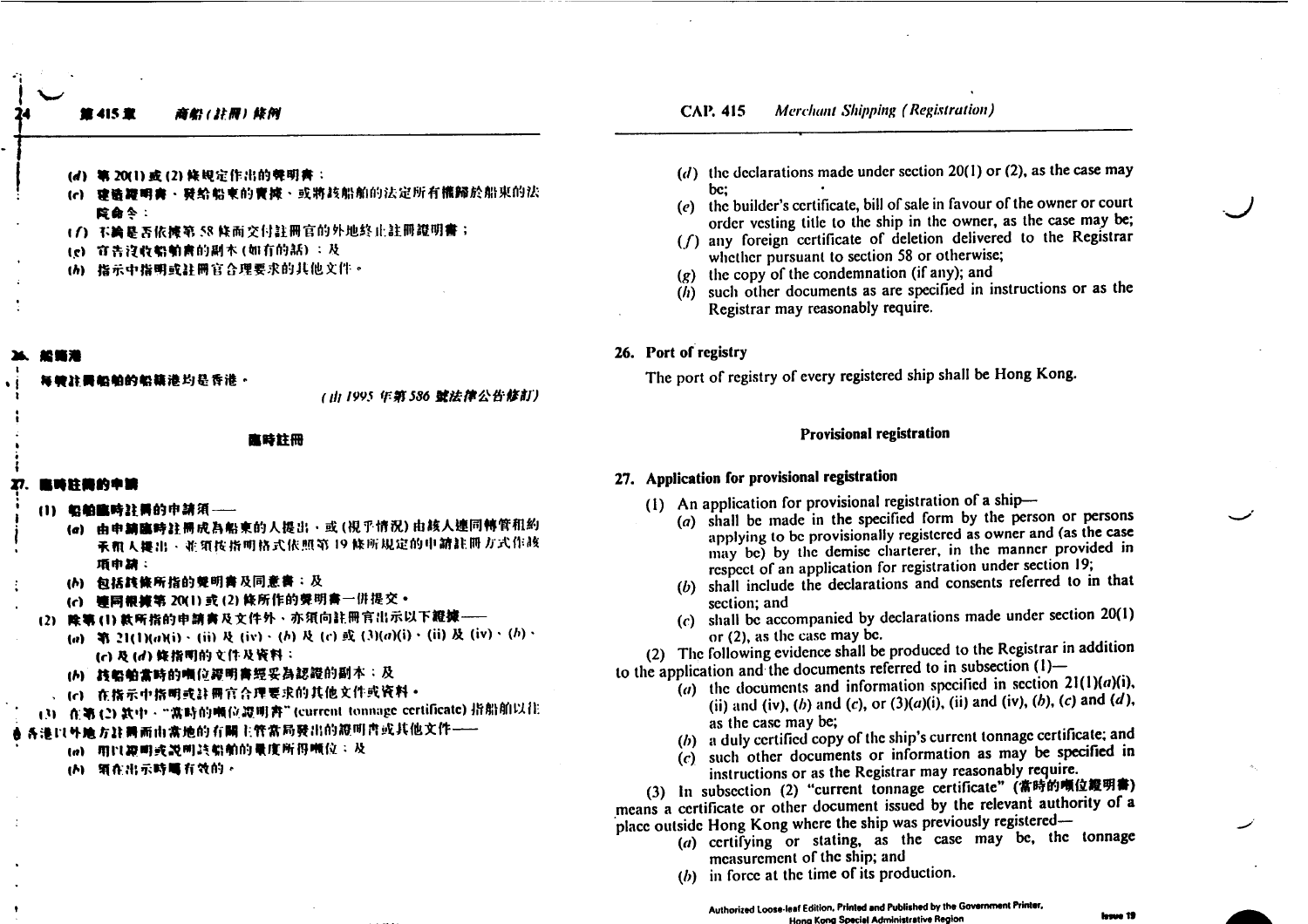### 第415章 商船(註冊)條例

**Merchant Shipping (Registration) CAP. 415** 



(4) 儘管有第(2)(a) 款的規定, 如向註冊官出示以下文件, 即當作已遵守該條文 中須出示發給任何人的有效身分證的規定-----

(a) 該身分證的影印本;及

(b) 獲發給該身分證的人所作的聲明書, 聲明該影印本是該身分證的真實副 本及該身分證是有效的。

(5) 根據第(1)款提出的申請,須連同一項由申請人所作的説明一併提交,該説 明須指出該船舶為根據第23條註冊的目的而將會在那個港口及約在何時接受檢驗。

### 28. 臨時註冊時將資料記入註冊紀錄冊內

(1) 除第(2)款另有規定外,在臨時註冊前需要符合的本條例規定,如已獲符 台、註冊官即須將以下與該船舶有關的資料記入註冊紀錄冊==

- (a) 第 23(a) · (c) · (d) · (e) 及 (f) 條所指的資料;
	- (b) 在第27(2)條所指的該船舶當時的噸位證明書中指明的詳情,而這些詳 情是註冊官認為對註冊有重要性的;及

(c) 第 29(1)(b) 條所指的臨時註冊期的屆滿日期。

(2) 除非已根據第19條就該船舶提出註冊申請,並在記入該船舶的資料時尚未 決定該項申請是否獲得接纳,否則註冊官不得根據第(1) 款將該等資料記入註冊紀錄 冊 -

### 29. 高時註冊期

(1) 在不影響第 54 至 63 條條文的原則下,凡以下任何一種情況先出現時,船舶 的臨時註冊即當作終止----

- (a) 該船舶根據第 23 條獲得註冊;
- (6) 由臨時註冊日期起計的3個月期屆滿・

(2) 獲臨時註冊船舶的船東或轉管租約承租人提出申請時,註冊官可將第(1)(6)款 所指的臨時註冊期延長一次或超過一次,每次為期3個月,但--

(4) Notwithstanding anything in subsection  $(2)(a)$ , that provision shall, in so far as it requires the production of a valid identity card issued in respect of any person, be deemed to be complied with if there is produced to the Registrar-

- $(a)$  a photostatic copy of the identity card; and
- $(b)$  a declaration by the person in respect of whom the identity card was issued that it is a true copy of such identity card and that the identity card is valid.

(5) An application under subsection (1) shall be further accompanied by a statement by the applicant of the port in which and the approximate time at which the ship will be surveyed for the purposes of registration under section 23.

## 28. Entry of particulars in the register on provisional registration

(1) Subject to subsection (2), where the requirements of this Ordinance preliminary to provisional registration have been complied with in relation to a ship the Registrar shall enter in the register the following particulars relating to the ship-

- (a) the particulars referred to in section 23(a), (c), (d), (e) and  $(f)$ ;
- (b) such of the details specified in the ship's current tonnage certificate referred to in section 27(2) as the Registrar considers essential for the purposes of registration; and
- $(c)$  the date of expiry of the period of provisional registration referred to in section  $29(1)(b)$ .

(2) The Registrar shall not enter in the register particulars relating to a ship under subsection (1) unless an application for registration of the ship has been made under section 19 and the application has at the time of entering such particulars yet to be determined.

### 29. Period of provisional registration

(1) Without prejudice to the provisions of sections 54 to 63, the provisional registration of a ship shall be deemed to be closed upon-

- (a) the registration of the ship under section 23; or
- $(b)$  the expiry of a period of 3 months commencing on the date of provisional registration,

whichever first occurs.

(2) The Registrar may, upon application made by the owner or demise charterer of a ship while the ship is provisionally registered, extend the period of provisional registration referred to in subsection  $(1)(b)$  by one or more further periods of 3 months but he shall not extend the period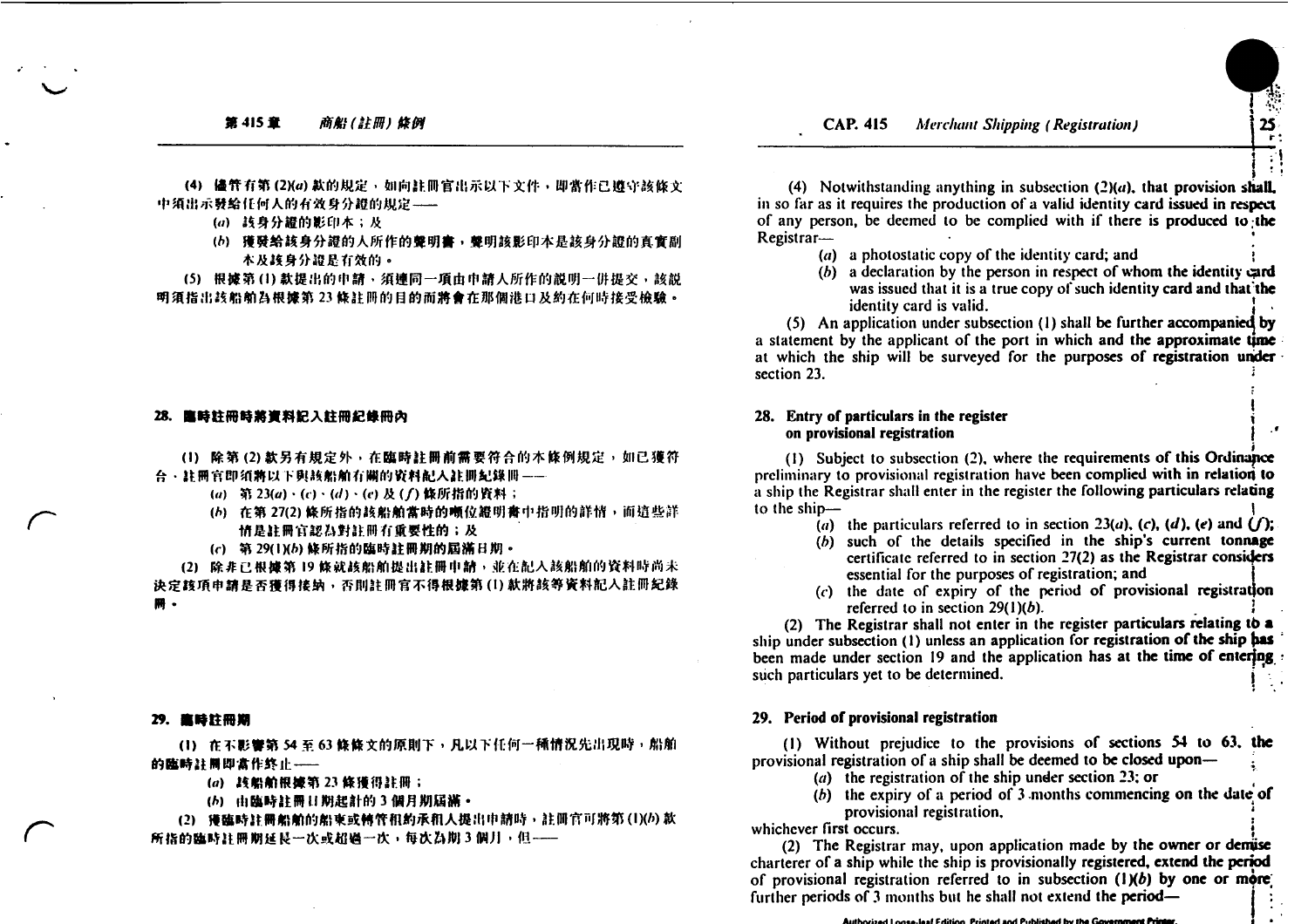筆415章 商船(註册) 能例

- (a) 不得就每次申請給: 下延期超過 3 個月 : 及
- (b) 除非有特殊情况避明故项延期合理·否則不得延期·
- (3) 凡註冊官根掩第(2)款將船舶的臨時註冊期延長---
	- (a) 他須將該項延期記入註冊紀錄冊內:及
	- (h) 就第(1) 款對該船舶的適用方面來說、該款提及3個月期限時,猶如是 撑及根械第(2)款延長的期限一樣。
- (4) 凡船舶的臨時註冊根據第(1)款當作終止、第67條須適用於該船舶的未解除

### 23 两纸押

# 计晶管调音

(1) 船舶根被第28 恢于以臨時註冊時、註冊官即須發給符合指明格式的臨時註 - 該趣明書須載有以下資料----

- (a) 依照故條記入註冊紀錄冊的關於該船舶的資料:及
- (h) 第29(1)條所指的臨時註冊期的屆滿日期。
- (2) 船舶的臨時註冊親明書持續有效、直至以下任何一種情況出現為止 --
	- (a) 根據第24 條就該船舶發給註冊證明書:
	- (6) 第29(1)條所指的臨時計冊期屆滿。
- (3) 凡第 29(1)條所指的臨時註冊期根據第 29(2)條獲得延長、註冊官須就該延長

### 期限発给另一份臨時註冊證明書。

船舶一經獲發給註冊證明書或上述的另一份臨時註冊證明書,該船舶的船 **伸管相约承相人或船長須按以下規定視自或安排他人將該船舶的臨時註冊證明書** 孟以前的臨時註冊證明書文付註冊官——

- (a) 如故船舶在香港·須立即交付:或
	- (A) 如其船舶不在香港·須在可行範圍內盡快交付·但無論如何亦須在獲發 共註冊週間書或十述另一份臨時註冊證明書後的 30 天内交付。
- (a) by more than 3 months on any one application; or
- $(b)$  in any case, unless there are special circumstances which justify the extension.

(3) Where the Registrar extends the period of provisional registration of a ship under subsection  $(2)$ —

- (a) he shall make an entry in the register accordingly; and
- (b) subsection (1) shall for the purposes of this section have effect in relation to the ship as if the reference to the period of 3 months in that subsection were a reference to the period as extended under subsection (2).

(4) Where the provisional registration of a ship is deemed to be closed under subsection (1), section 67 shall apply as respects any undischarged registered mortgage of the ship.

### 30. Certificate of provisional registration

(1) Upon the provisional registration of a ship under section 28, the Registrar shall grant a certificate of provisional registry, in the specified form, containing-

- $(a)$  the particulars relating to the ship entered in the register pursuant to that section; and
- $(b)$  the date of expiry of the period of provisional registration referred to in section 29(1).

(2) A certificate of provisional registry in respect of a ship shall remain in force until-

- (a) the grant of a certificate of registry in respect of the ship under section 24: or
- (b) the expiry of the period of provisional registration referred to in section  $29(1)$ ,

whichever first occurs.

(3) Where the period of provisional registration referred to in section 29(1) is extended under section 29(2), the Registrar shall grant a further certificate of provisional registry in respect of the extended period.

(4) Upon the grant of a certificate of registry or further certificate of provisional registry in respect of a ship, the owner, demise charterer or master of the ship shall deliver the ship's certificate of provisional registry or previous certificate of provisional registry, as the case may be, or cause such certificate to be delivered, to the Registrar-

 $(a)$  forthwith, if the ship is in Hong Kong; or

 $(b)$  if the ship is not in Hong Kong, as soon as practicable and in any case within a period of 30 days after the grant of the certificate of registry or further certificate of provisional registry. as the case may be.

Authorized Loose-leaf Edition, Printed and Published by the Government Printer. **Hong Kong Special Administrative Region**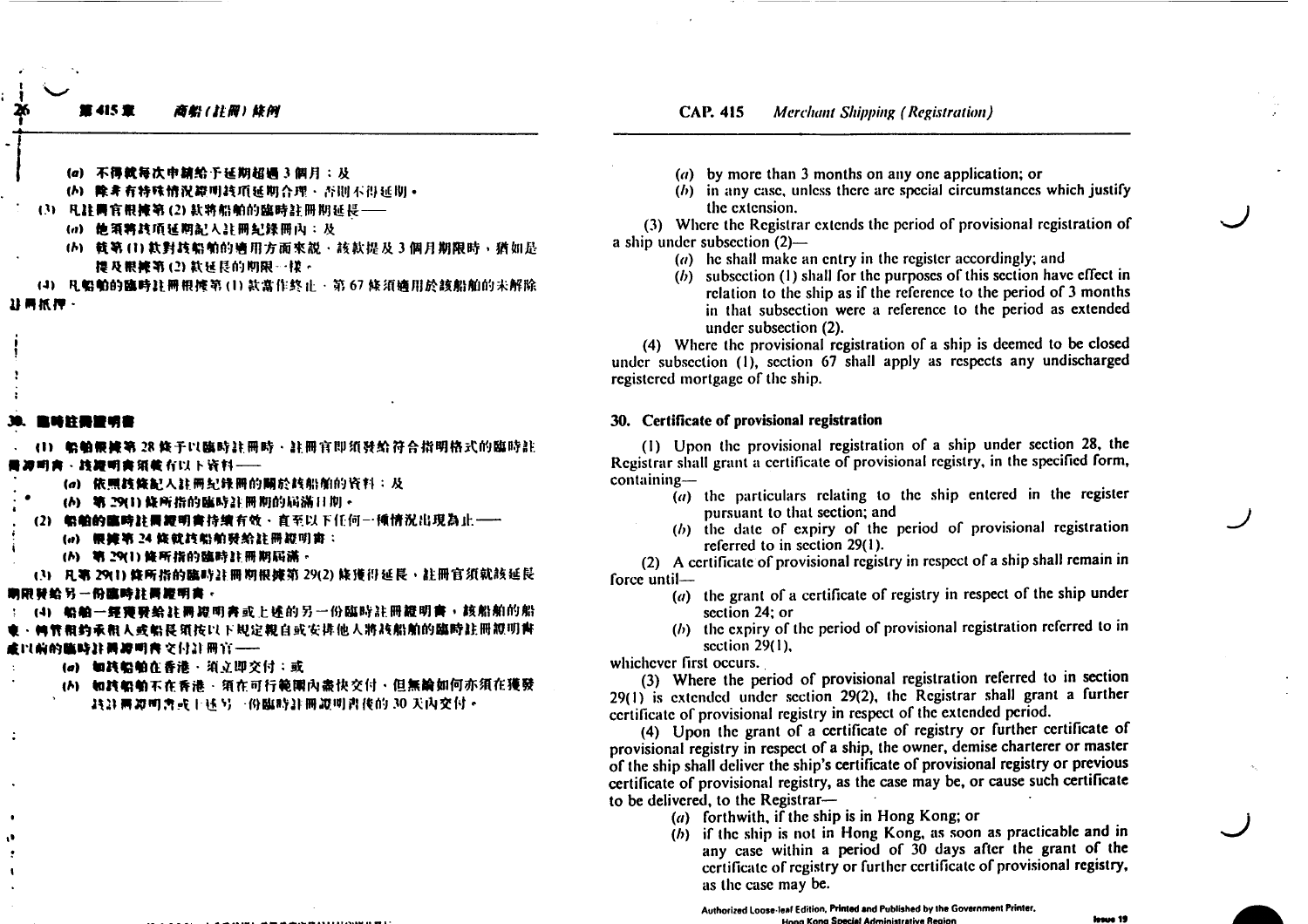$27$ 

19 مسط

(5) 任何船束、轉管租約承租人或船長,如無合理解釋而未能遵守第(4)款,即 ■犯法·可虞罰款 \$5,000 ·

(6) 第(4)款的規定、並不減損或影響第66條適用於臨時註冊證明書的效力。

### 31. 事時註冊文件的保留

船舶根掩第28條予以臨時註冊時、註冊官須繼續管有以下與該船舶有關的文  $f^*$ 

- (a) 臨時註冊申請書:
- (b) 意時的嗎位證明書經妥為認證的副本;
- (c) 該船舶的標記證明書或聲明書;
- (d) 根據第 20(1) 或 (2) 條作出的聲明書;
- (c) 建造罐明書、發給船東的賣據、或將該船舶的法定所有權歸於船東的法 院命今:
- (/) 不論是否依據第58條而交付註冊官的外地終止註冊證明書;
- (g) 官告汐收船舶書的副本(如有的話);及
- (h) 指示中指明或註冊官合理要求的其他文件。

### 32. 本條例對臨時註冊船舶的適用範圍

除非有明文作其他規定或以必要的含示作其他規定、否則本條例的條文適用於臨 時計冊及臨時計冊船舶·猶如該等條文適用於註冊及註冊船舶一樣·

### 博明書及船旗的使用等

### 33. 罐明書的保管

ję.

 $\ddot{\sim}$ 

- (1) 管有或控制船舶註冊證明書的人 --
	- (a) 不得以船束、抵押權人、承租人、其他對該船舶有法定所有權、留置權 或抓押權或其他權益的人就該船舶作出聲請為理由、而扣留該證明書;

(5) An owner, demise charterer or master who, without reasonable excuse, fails to comply with subsection (4) commits an offence and is liable to a fine of \$5,000.

(6) Nothing in subsection (4) shall derogate from or affect the application of section 66 to a certificate of provisional registry.

# 31. Retention of documents on provisional registration

Upon the provisional registration of a ship under section 28, the Registrar shall retain in his possession the following documents in respect of the ship-

- $(a)$  the application for provisional registration;
- $(b)$  the certified copy of the current tonnage certificate;
- $(c)$  the certificate or declaration of marking of the ship;
- $(d)$  the declarations made under section 20(1) or (2), as the case may be:
- (e) the builder's certificate, bill of sale in favour of the owner or court order vesting title to the ship in the owner, as the case may be:
- (f) any foreign certificate of deletion delivered to the Registrar whether pursuant to section 58 or otherwise;
- $(g)$  the copy of the condemnation (if any); and
- $(h)$  such other documents as are specified in instructions or as the Registrar may reasonably require.

# 32. Application of Ordinance in relation to ships provisionally registered

Except as otherwise provided expressly or by necessary implication the provisions of this Ordinance apply to and in relation to provisional registration and ships provisionally registered as they apply to and in relation to registration and to registered ships.

# Use, etc. of certificates and flags

# 33. Custody of certificate

(1) No person having possession or control of a certificate of registry of a ship shall-

(a) detain such a certificate by reason of a claim by an owner, mortgagee, charterer or other person to any title to, lien or charge on, or interest in, the ship; or

Authorized Loose-leaf Edition, Printed and Published by the Government Printer, Hong Kong Special Administrative Region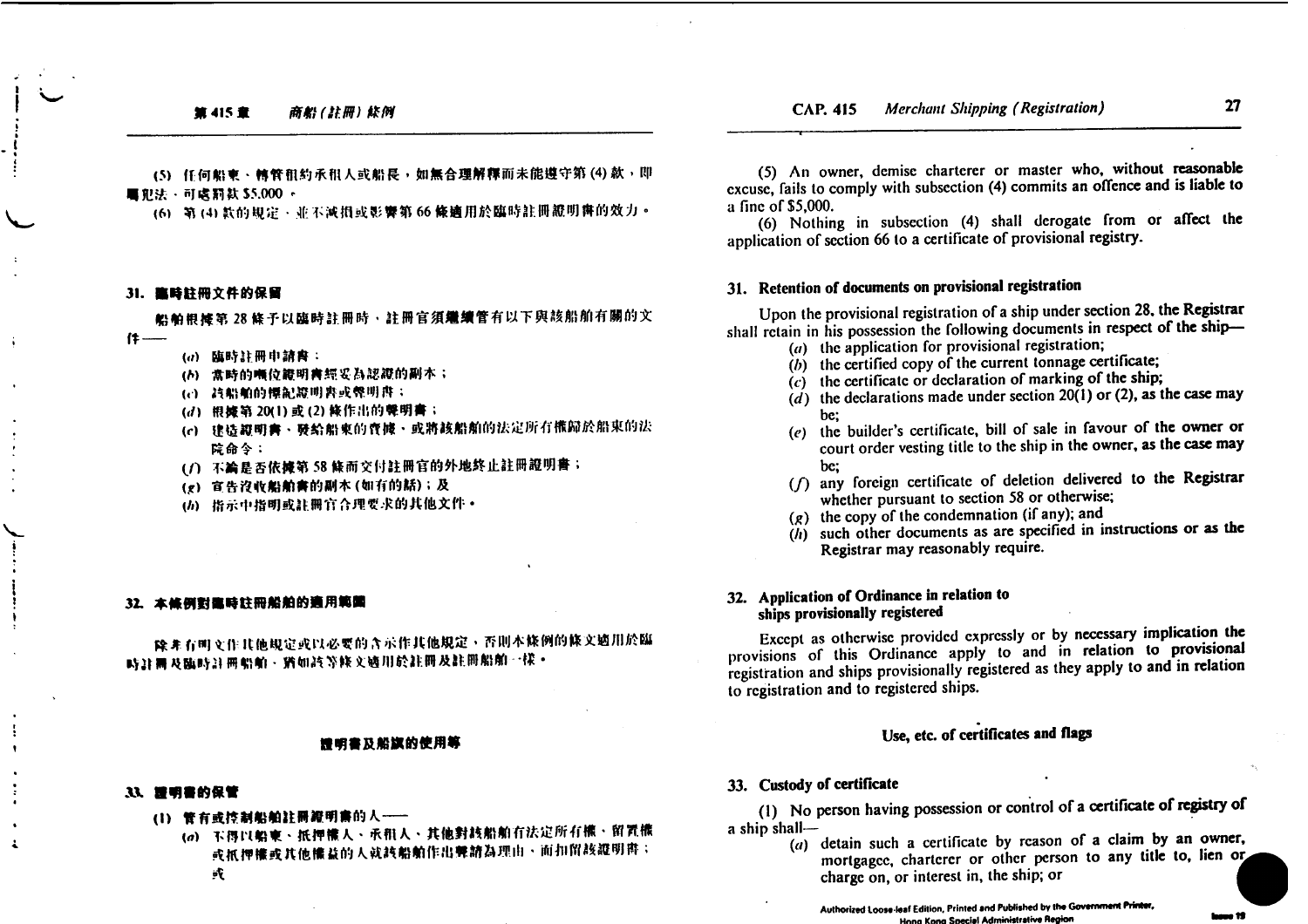### 商船(註冊)條例 第415章

- (a) 核船舶的験船證明書上所載而足以用作辨認該船舶的描述,以令註冊官 滿意為绝。
- (h) 第40(1)(a) 及(h) 條所指的説明;及

(c) 説明該船舶財產權傳轉的方式及獲傳轉該財產權的人。

(2) 該傳轉聲明書須連同指示中指明或註冊官合理要求的有關該傳轉的證據一併 提交。

(3) 傳轉聲明書及第(2)款規定的證據送交註冊官後,註冊官即須將藉該宗傳轉 而獲得該船舶財產權的人的姓名、作為該船舶的船東姓名記入註冊紀錄冊。

(4) 第(3)款所指的人如超過一人、則所有這些人須視作整份已傳轉財產權的聯 名摊有人。

### 第VI部

### 抵押

### 43. 第 VI 部各詞的定義

(1) 在木部中·除文意另有所指外——

"抵押"(mortgage)指根據本部註冊的抵押;

"抵押襦入"(mortgagee)指其姓名在註冊紀錄冊出現為抵押持有人的人;

"船舶"(ship)包括船舶上任何属於船束的束西;

"義務"(obligation)包括現在或將來的義務。

(2) 在本部中·除文意另有所指外,提及船舶時包括提及船舶的份額或部分。

### 44、船舶的抵押

- (1) 註冊船舶可根據本條例藉抵押而被用作履行任何義務的保證。
- (2) 設立協種抵押的文書須––
	- (a) 按指明格式訂立:
	- (b) 尤其須列出–––
		- (i) 每名抵押人的姓名地址;
		- (ii) 每名抵押權人的姓名地址;如抵押權人是法人團體,須列出該法人 **關體成立的地方:及**

(a) such of the description of the ship contained in the certificate of survey as is sufficient to identify the ship to the satisfaction of the Registrar:

 $31.$ 

- (b) the statements referred to in section  $40(1)(a)$  and (b); and
- $(c)$  a statement of the manner in which and the person or persons to whom the property has been transmitted.

(2) The declaration of transmission shall be accompanied by such evidence of the transmission as may be specified in instructions or as the Registrar may reasonably require.

(3) Upon lodgment of the declaration of transmission and the evidence required under subsection (2), the Registrar shall enter in the register the name of the person or persons entitled under the transmission as owner of the ship the property in which has been transmitted.

(4) Where there is more than one such person referred to in subsection (3), all such persons shall be considered as joint owners of the whole of the property transmitted.

### **PART VI**

### **MORTGAGES**

### 43. Definitions in Part VI

(1) In this Part, unless the context otherwise requires-

"mortgage" (抵押) means a mortgage registered under this Part;

"mortgagee" (抵押權人) means the person whose name appears in the register as the holder of a mortgage;

"obligation" (義務) includes any present or future obligation;

"ship" (船舶) includes everything on board a ship belonging to the owner.

(2) In this Part, unless the context otherwise requires, a reference to a ship includes a reference to a share in or part of a ship.

### 44. Mortgage of ship

(1) A registered ship may be made security for any obligation by way of a mortgage under this Ordinance.

- $(2)$  The instrument creating such a mortgage shall-
	- (a) be in the specified form;
	- $(b)$  set out among other things—
		- (i) the name and address of each mortgagor;
		- (ii) the name and address (or, in the case of a body corporate, place of incorporation) of each mortgagee; and

Authorized Loose-leaf Edition, Printed and Published by the Government Printer, Hong Kong Special Administrative Region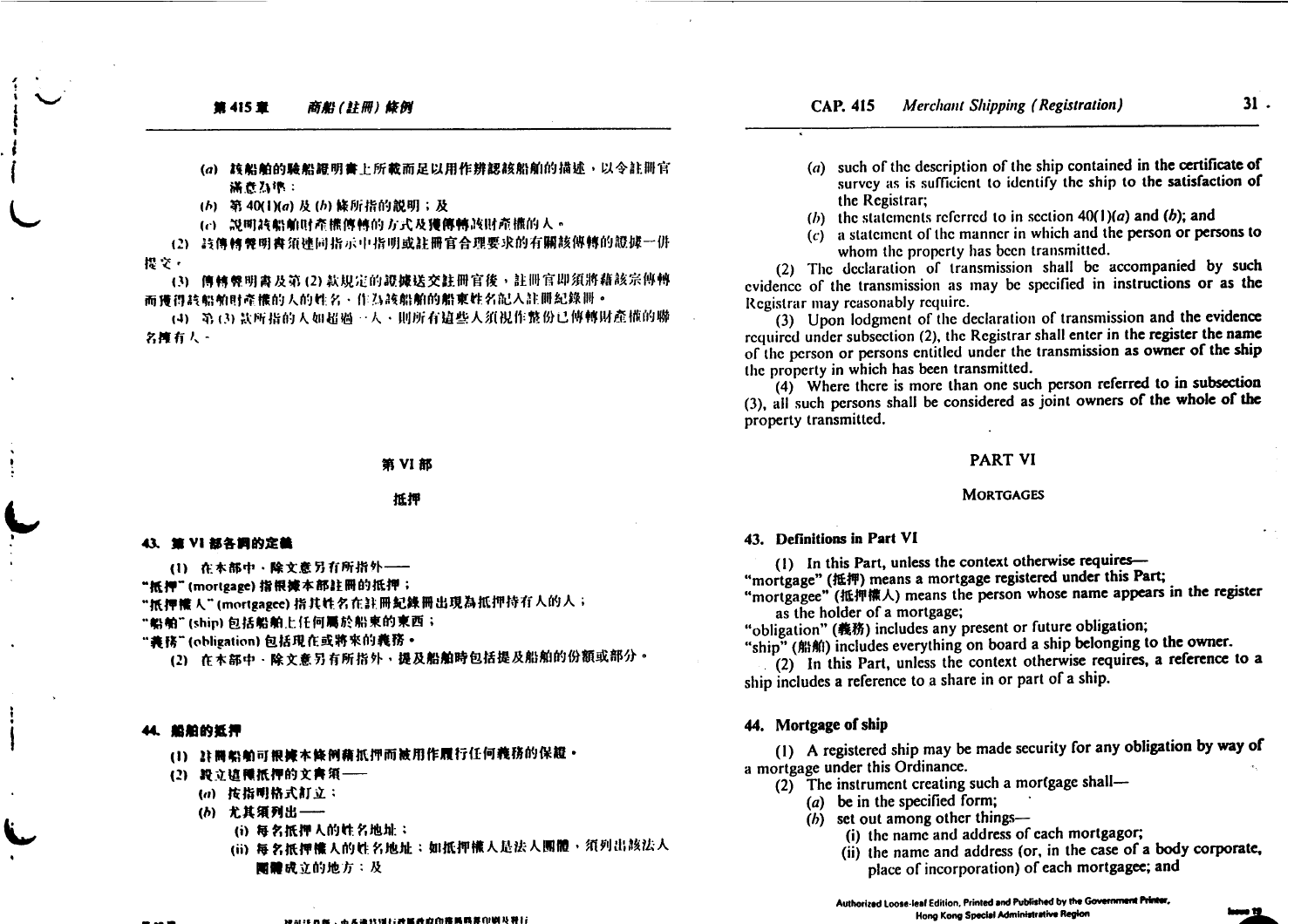### $32 \sim$  #415 m 商船(註冊) 條例

## (c) 缅由每名抵押人或其代表按指明方式妥為簽立。 (3) 抵押文書及第 45(2) 倏規定的同意會送交註冊官传、註冊官即須將有關該抵 押的管料記入註冊紀錄冊、並須在該抵押文書上加簽註明其註冊日期及時間。

(4) 抵押文書領按其送交的先後次序予以註冊。

# 长 复种的复数重算

(1) 凡同一转船舶有2宗或招调2宗抵押註冊、則各抵押儀人之間的優先權,須 按照其抓押的註冊先接次序而定。下論其抵押於何日訂立或簽立。以及不論是否有明 在·陳含或推定的通知·

(2) 隆非事先取得所有在有關船舶名下註冊的抵押持有人的書面同意、否則不得 将任何抵押文典註冊。

(3) 依照第(1) 款给予某宗抵押的優先權、只限適用於該抵押文書或該文書所指 的文件中所明宫须掩保罐的粪務·但如果其優先慌低於該宗抵押的其他註冊抵押的持 有人全部以書面同意不作如此安排、則屬例外。

## 近神檀人不视作船束

31 网络帕的抵押·除了是在需要範圍內將該船舶用作該宗抵押的保證之外,並無 做力令該抓押權人成為該船舶的船東·或令該抵押人停止作為該船舶的船東·

### 47. 近神建人有建筑船舶脱手

(1) 註冊船舶的抵押權人有全權將該船舶脱手、並就該宗脱手發出有效的收據; 但如同。始前有2.宗或超遇2.宗抓押·朋較後的抵押權人如未得各位較先的抵押權人 的同意。玉得着故船舶脱手、但根據法院命令而脱手的、則屬例外。

(2) 註冊船舶的抵押權人如打算將該船舶脱手、則除非他已事先將此打算以書面 通知注册官·否则不得将故船舶脱手。

 $(c)$  be duly executed by or on behalf of each mortgagor in the specified manner.

(3) Upon lodgment of a mortgage instrument and any consents required pursuant to section 45(2), the Registrar shall enter in the register particulars of the mortgage and shall endorse on the mortgage instrument the date and time of registration.

(4) Mortgage instruments shall be registered in the order of their lodgment.

### 45. Priority of mortgages, etc.

(1) Where 2 or more mortgages are registered in respect of the same ship. priority among the mortgagees shall be in accordance with the order of registration of the mortgages, irrespective of the date upon which they were made or executed, and notwithstanding any express, implied or constructive notice.

(2) No mortgage instrument shall be registered except with the prior written consent of all the holders of mortgages then registered against the ship concerned.

(3) The priority accorded to a mortgage pursuant to subsection (1) shall, unless the holders of all registered mortgages having priority subsequent to such mortgage otherwise agree in writing, extend only to those obligations expressed to be secured by the mortgage instrument or any instrument referred to in the mortgage instrument.

### 46. Mortgagee not treated as owner

A mortgage of a registered ship does not have the effect of the mortgagee becoming, or the mortgagor ceasing to be, the owner of the ship except to the extent necessary to make the ship available as a security under the mortgage.

# 47. Mortgagee to have power of disposal

(1) A mortgagee of a registered ship shall have power absolutely to dispose of the ship and to give effectual receipts in respect of the disposal, but where there are 2 or more mortgages of the same ship, a subsequent mortgagee shall not, except under the order of a court, dispose of the ship without the consent of every prior mortgagee.

(2) A mortgagee of a registered ship who intends to dispose of the ship shall not dispose of the ship unless he has first given notice in writing to the Registrar of his intention so to dispose of the ship.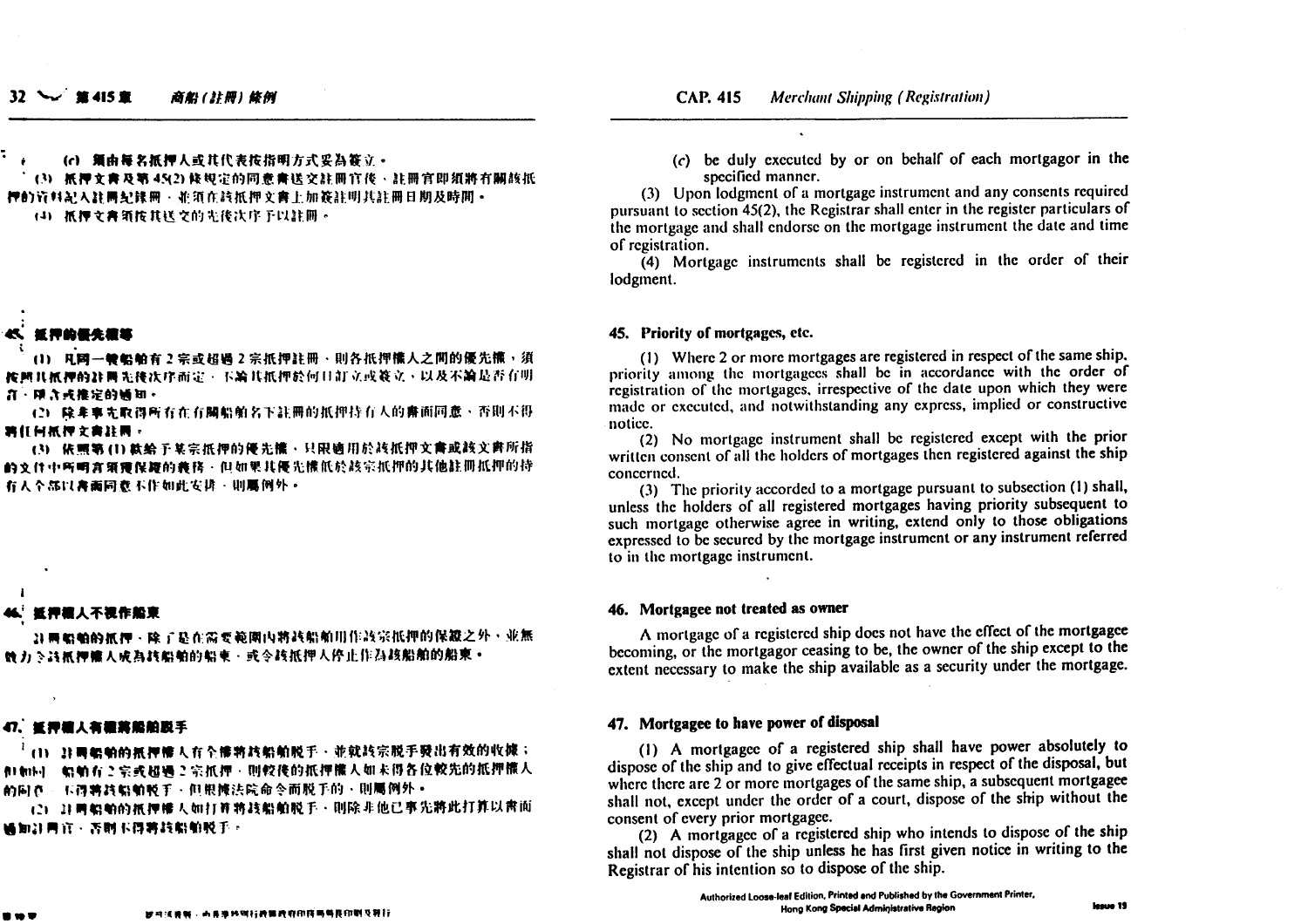商船(註冊)(費用及收費)規例 415 章

|                                                                                                                                           | 【附属法例】                                                                        |
|-------------------------------------------------------------------------------------------------------------------------------------------|-------------------------------------------------------------------------------|
| 目的或服務                                                                                                                                     | 費用<br>s                                                                       |
| 16. 在特殊情况下,向船束提供蘇彝士運河噸位計算或巴拿馬運河<br>唯位外其的非细资料----                                                                                          | 51,限定最低費用為<br>$$510 -$                                                        |
| 17. 為檢查在香港註冊的船舶的下列任何一項正式標記、而且該項<br>檢查差非興噸位的量度或為註冊而作的檢驗同時進行——<br>(a) 继续本能例第18 後作出的標記——                                                     |                                                                               |
| (i) 在普遍註冊的船舶的名稱或該船舶的船籍港名稱·包]<br>括要裁於船舶作為其股備的一部分的救生艇及救生圈<br>(ii) 表示吃水的量度尺<br>(A) 硬侧硬定的根配、包括咽位锁配<br>註:本项目訂明的費用不包括任何證明書或文件的修訂,亦不包括註冊紀錄冊或註冊證明 | 费用视乎所涉及的時間<br>而爬定,按每小時收費<br>水收費・                                              |
| 書的管訂。                                                                                                                                     |                                                                               |
| 18. 模據香港船舶事務科的指引、在香港以外地方的港口由一名非                                                                                                           | 費用視乎所涉及的時間<br>而麓定,按每小時收費<br>率收费。(此費用是另加<br>於就該項服務而須繳付<br>予特派驗船師或其偏主<br>的责用的。) |
| (1992年第250 號法律公告;1993 年第336 號法律公告;1994 年第337 號法律公告;<br>1995 年第274 號法律公告)                                                                  |                                                                               |

第3部

喉位年費

|      | <b>CAP. 415</b>             | <b>Merchant Shipping (Registration)</b><br>(Fees and Charges) Regulations                                                                                                                                                                                                                                                                                                                                                                                                                                                                   | Anne                                                                                                                                                                                                     |
|------|-----------------------------|---------------------------------------------------------------------------------------------------------------------------------------------------------------------------------------------------------------------------------------------------------------------------------------------------------------------------------------------------------------------------------------------------------------------------------------------------------------------------------------------------------------------------------------------|----------------------------------------------------------------------------------------------------------------------------------------------------------------------------------------------------------|
|      |                             |                                                                                                                                                                                                                                                                                                                                                                                                                                                                                                                                             | [Subsidiary]                                                                                                                                                                                             |
| Item |                             | Purpose or service                                                                                                                                                                                                                                                                                                                                                                                                                                                                                                                          | Fee<br>s                                                                                                                                                                                                 |
| 16.  |                             | In special cases, for the supply of details of Suez or Panama<br>Canal tonnage calculations to an owner-                                                                                                                                                                                                                                                                                                                                                                                                                                    | 51 subject to a minimum<br>fee of $$510.$                                                                                                                                                                |
| 17.  | $registry-$<br>tonnage mark | For the inspection of any of the following official markings of a<br>ship registered in Hong Kong when the inspection is not carried<br>out at the same time as the tonnage measurement or survey for<br>$(a)$ Markings under section 18 of the Ordinance-<br>(i) The name of a ship registered in Hong Kong or port  <br>of registry of such a ship, including lifeboats and<br>lifebuoys carried as part of the ship's equipment<br>(ii) The scale denoting the draught of water<br>(b) Marking required by the Regulations including the | a fee determined by the<br>time involved, charged<br>at the hourly rate.                                                                                                                                 |
|      |                             | Note: The fee prescribed in this item does not include the amendment of any certificate or<br>document, or amendment to the register or certificate of registry.                                                                                                                                                                                                                                                                                                                                                                            |                                                                                                                                                                                                          |
| 18.  |                             | For service carried out at a port outside Hong Kong by a<br>specially appointed surveyor, other than a Government<br>surveyor, under the guidance of the Shipping Division, Hong                                                                                                                                                                                                                                                                                                                                                            | a fee determined by the<br>time involved, charged<br>at the hourly rate. (The<br>fee is in addition to the<br>fee payable for the<br>service to the specially<br>appointed surveyor or<br>his employer.) |

(L.N. 250 of 1992; L.N. 336 of 1993; L.N. 337 of 1994; L.N. 274 of 1995)

| ٦<br>о |  |
|--------|--|
|--------|--|

# **ANNUAL TONNAGE CHARGES**

| ■ | nh                                                       | 收复    | Item | Particular                                                                                                                                                                                                                           | Charge |
|---|----------------------------------------------------------|-------|------|--------------------------------------------------------------------------------------------------------------------------------------------------------------------------------------------------------------------------------------|--------|
|   | 除甕臨時註冊的船舶外、獲註冊的船舶的噸位年費如下---<br>(6) 择註冊噸越爐 1:000 噸的船舶---- | 1.500 |      | Annual tonnage charge in respect of a registered ship other than<br>a provisionally registered ship as follows--<br>(a) for a ship not exceeding 1 000 net registered tons<br>(b) for a ship exceeding $1\,000$ net registered tons- | 1.500  |
|   |                                                          | I.SOO |      |                                                                                                                                                                                                                                      | 1,500  |
|   | 额外的每一掃註冊噸(不足一浮註冊噸亦作一浮註冊噸計)---<br>1000 抒註興嘆以上至15000 抒註冊哦  | 3.50  |      | for each additional net registered ton or part thereof-<br>over 1 000 up to 15 000 net registered tons                                                                                                                               | 3.50   |
|   |                                                          | 3.00  |      | subject to a maximum charge of \$100,000. (L.N. 90 of                                                                                                                                                                                | 3.00   |
|   | 最高收费為 \$100,000 · (1999年第90 鼓法律公告及1999)                  |       |      | 1999 and 44 of 1999 s. 42)                                                                                                                                                                                                           |        |

### 11 41 號第 42 柴)

Annex D

ক্

る